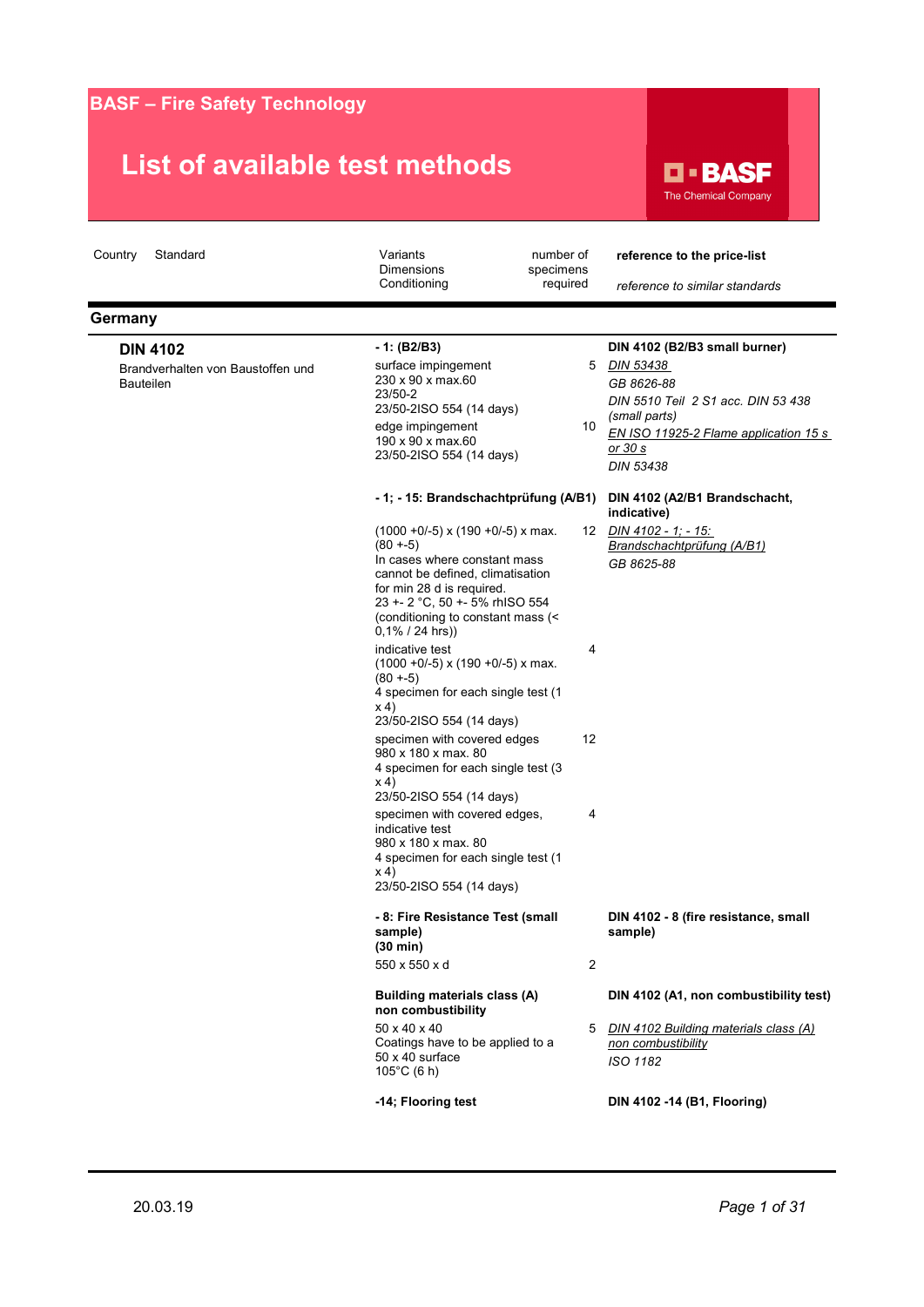### **List of available test methods**



| Country | Standard                                                                                       | Variants<br><b>Dimensions</b><br>Conditioning                                                                                                                                                                                                                                                                                                            | number of<br>specimens<br>required | reference to the price-list<br>reference to similar standards                                                                                                                                                                       |
|---------|------------------------------------------------------------------------------------------------|----------------------------------------------------------------------------------------------------------------------------------------------------------------------------------------------------------------------------------------------------------------------------------------------------------------------------------------------------------|------------------------------------|-------------------------------------------------------------------------------------------------------------------------------------------------------------------------------------------------------------------------------------|
|         |                                                                                                | test in end use condition<br>non isotropic materials: three in<br>production direction and three<br>perpendicular to production<br>direction<br>1050 x 230 x d<br>23/50-2ISO 554 (14 days)<br>textile materials unconnected to<br>the substrate<br>1050 x 230 x d<br>three in production direction and<br>three perpendicular to production<br>direction |                                    | 3 ASTM E 648<br>EN ISO 9239-1<br>Schweizer Wegleitung Part B 2.4<br>Flooring<br><b>NEN 1775</b><br>ISO 9239<br>6 DIN 5510 Teil 2 SF1-SF3 acc. DIN<br>4102 T.14 or. ISO 9239-1 (Flooring test)<br>EN ISO 9239-1<br><b>ASTM E 648</b> |
|         |                                                                                                | <b>Annex A</b><br>combustion under smouldering<br>conditions<br>$270 \times 5 \times 2$<br>23/50-2ISO 554 (14 days)                                                                                                                                                                                                                                      | 6                                  | DIN 4102 Anhang A (smouldering<br>combustibility)                                                                                                                                                                                   |
|         |                                                                                                | <b>Annex B</b><br><b>Combustion under flaming conditions</b><br>30 x 30 x d (max. 15 mm)<br>23/50-2ISO 554 (14 days)                                                                                                                                                                                                                                     | 5                                  | DIN 4102 Annex B (XP2-chamber)                                                                                                                                                                                                      |
|         | <b>DIN 51900 Teil 3</b><br>Verfahren mit adiabatischem Mantel zur<br>Bestimmung des Heizwertes | DIN 51900 Part 3, Gross heat of<br>combustion<br>Performed by Laboratory of waste<br>incineration BASF<br>ca. 50 g<br>Individual layers have to be tested<br>separately.<br>23 (+-2) °C / 50 (+-5) % rHISO<br>554 (24 h)                                                                                                                                 | $\mathbf{1}$                       | Heizwertbestimmung                                                                                                                                                                                                                  |
|         |                                                                                                | DIN 51900 Part 3: Net heat of<br>combustion<br>Performed by Laboratory of waste<br>incineration BASF<br>ca. 50 g<br>Individual layers have to be tested<br>separately.<br>23 (+-2) °C / 50 (+-5) % rHISO<br>554 (24 h)                                                                                                                                   | 1                                  | Heizwertbestimmung                                                                                                                                                                                                                  |

**DIN 53438** Kleinbrennertest **DIN 4102 (B2/B3 small burner)**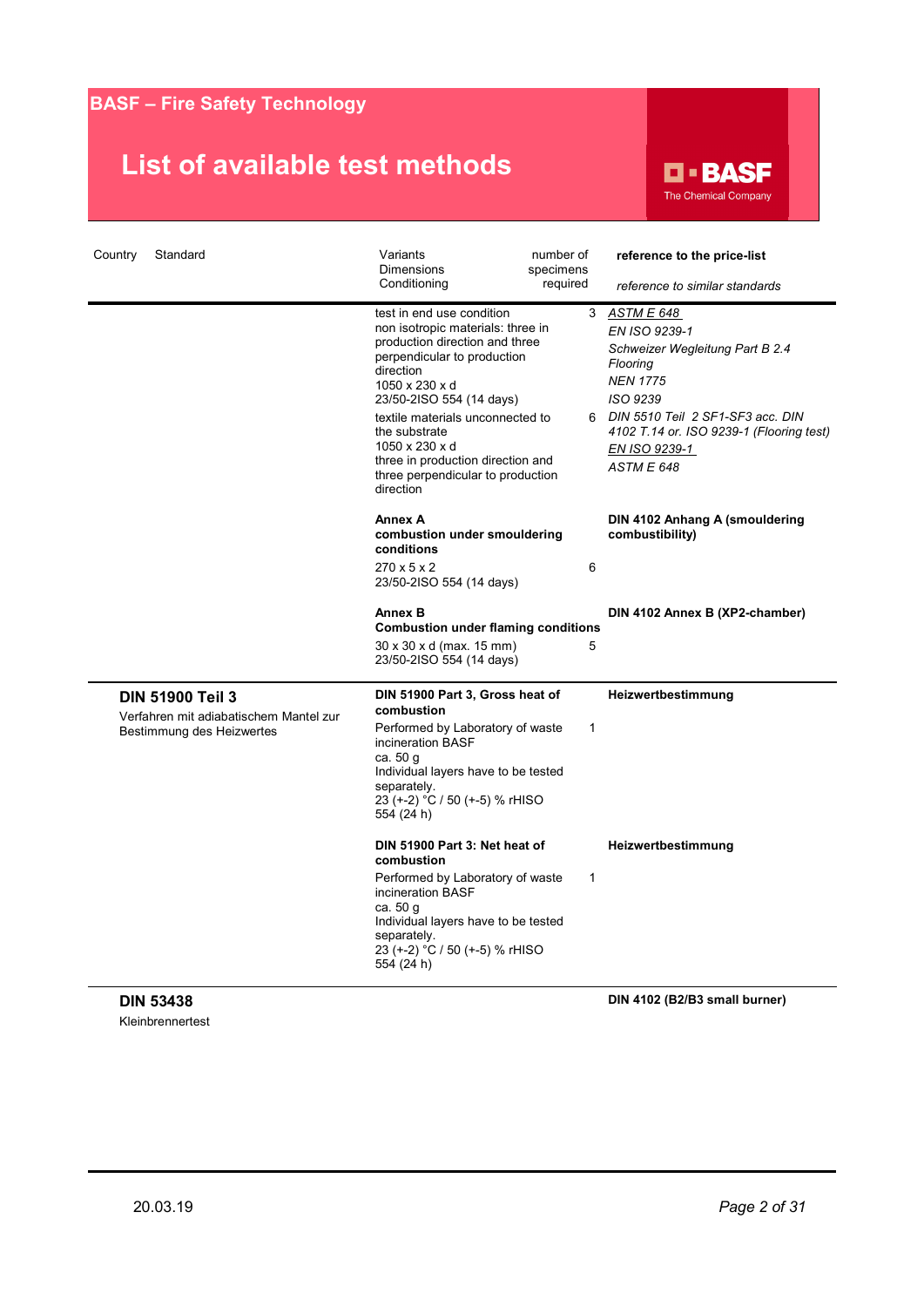

| Country<br>Standard                                                                                                                                                        | Variants<br>number of<br><b>Dimensions</b><br>specimens                                                                                                                                                                                                                                                                                                                                                                                                               |               | reference to the price-list                                                                                                                                                          |
|----------------------------------------------------------------------------------------------------------------------------------------------------------------------------|-----------------------------------------------------------------------------------------------------------------------------------------------------------------------------------------------------------------------------------------------------------------------------------------------------------------------------------------------------------------------------------------------------------------------------------------------------------------------|---------------|--------------------------------------------------------------------------------------------------------------------------------------------------------------------------------------|
|                                                                                                                                                                            | Conditioning<br>required                                                                                                                                                                                                                                                                                                                                                                                                                                              |               | reference to similar standards                                                                                                                                                       |
|                                                                                                                                                                            | surface impingement<br>230 x 90 x max.60<br>five in production direction and<br>five perpendicular to production<br>direction<br>edge impingement<br>190 x 90 x max.60<br>five in production direction and<br>five perpendicular to production<br>direction<br>Test of core materials of sandwich<br>constructions acc. to DIN 5510-2<br>(edge impingement)<br>190 x 90 x max.60<br>The tests could be carried out at<br>the entire compound on twisted<br>specimens. | 10<br>10<br>5 | DIN 53438<br>GB 8626-88<br>DIN 5510 Teil 2 S1 acc. DIN 53 438<br>(small parts)<br>DIN 4102 - 1: (B2/B3)<br>EN ISO 11925-2 Flame application 15 s<br>or 30 s<br>DIN 4102 - 1: (B2/B3) |
| DIN 54341 (Papierkissentest)<br>Prüfung von Sitzen für Schienenfahrzeuge<br>des öffentlichen Personenverkehrs;<br>Bestimmung des Brennverhaltens mit<br>einem Papierkissen | Paper cushion test<br>test rig<br>Base upholstery (foam): 450 x 300<br>x d<br>Base upholstery (foam): 450 x 450<br>x d<br>Fabric: acc. to foam thickness<br>23/50-2ISO 554 (14 days)                                                                                                                                                                                                                                                                                  | 3             | DIN 5510-2 (paper-cushion-test), not<br>vandalised<br>DIN 54341 (Papierkissentest) Paper<br>cushion test<br>DIN 5510 Teil 2 Tip-up seats, paper<br>cushion test, not vandalised      |
| <b>DIN 54836</b><br>Entzündungstemperatur                                                                                                                                  | For technical reasons, we can<br>only determine the igition<br>temperature at constant test<br>temperature acc. to clause 7.5.<br>Preferably, thesimplified<br>procedure acc. to clause 8 is used.<br>3 g for each single test                                                                                                                                                                                                                                        | 30            | DIN 54836 (ignition temperature)                                                                                                                                                     |
| <b>DIN 54837</b>                                                                                                                                                           | Product test for railway<br>applications<br>Oriented materials like textiles<br>have to be tested length- and<br>crosswise.<br>23/50ISO 554 (conditioning to<br>constant mass, min 48h)<br>sheets and small parts<br>500 x 190 x d<br>Profiles and linear products have<br>to be tested as segments of 500<br>mm length.<br>23/50-2ISO 554 (48h)                                                                                                                      | 5<br>5        | DIN 5510-2 (DB-Brandschacht)<br>DIN 54837<br>DIN 5510 Teil 2 S2-S5 acc. DIN 54 837                                                                                                   |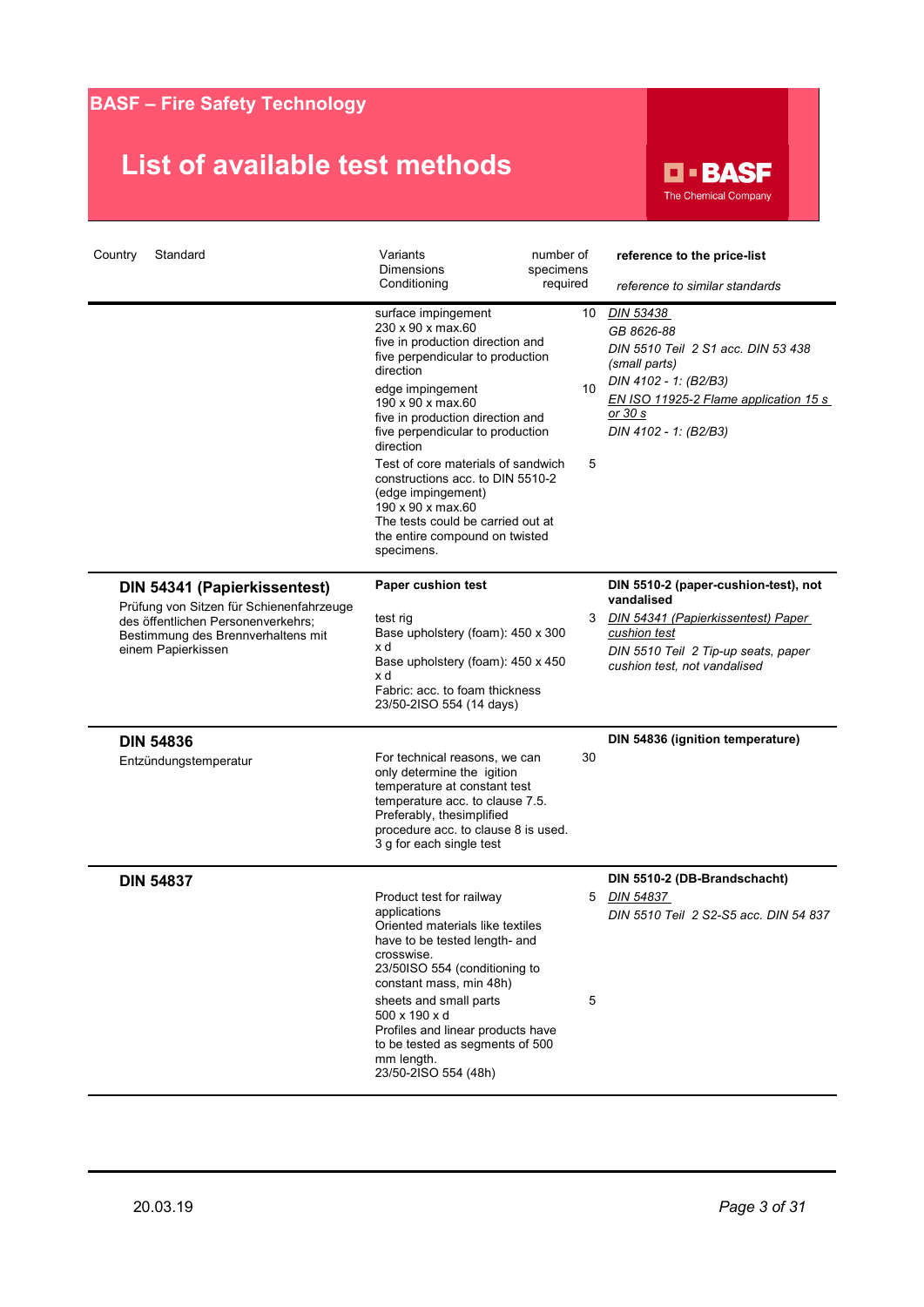

| Standard<br>Country<br><b>DIN 5510 Teil 2</b> | Variants<br>number of<br><b>Dimensions</b><br>specimens<br>Conditioning<br>required<br>Tip-up seats, paper cushion test, not<br>vandalised                                                                                                                                                                                                                                                                                                                                                                                                     | reference to the price-list<br>reference to similar standards<br>DIN 5510-2 (tip-up seat), not<br>vandalised                                                                   |
|-----------------------------------------------|------------------------------------------------------------------------------------------------------------------------------------------------------------------------------------------------------------------------------------------------------------------------------------------------------------------------------------------------------------------------------------------------------------------------------------------------------------------------------------------------------------------------------------------------|--------------------------------------------------------------------------------------------------------------------------------------------------------------------------------|
|                                               | 9<br>Tip-up seat<br>(Back, base, )<br>Tip-up seats, paper cushion test, not<br>vandalised, vandalised                                                                                                                                                                                                                                                                                                                                                                                                                                          | DIN 5510-2 (tip-up seat), not<br>vandalised, vandalised                                                                                                                        |
|                                               | 12<br>Tip-up seat<br>(Back, base, )                                                                                                                                                                                                                                                                                                                                                                                                                                                                                                            |                                                                                                                                                                                |
|                                               | S1 acc. DIN 53 438 (small parts)<br>surface impingement<br>5<br>230 x 90 x max.60<br>Non isotropic materials have to be<br>tested lengthwise and crosswise<br>5<br>edge impingement<br>190 x 90 x max.60                                                                                                                                                                                                                                                                                                                                       | DIN 4102 (B2/B3 small burner)<br>DIN 53438<br>GB 8626-88<br>DIN 4102 - 1: (B2/B3)                                                                                              |
|                                               | Non isotropic materials have to be<br>tested lengthwise and crosswise<br>5<br>small parts<br>end use dimensions                                                                                                                                                                                                                                                                                                                                                                                                                                |                                                                                                                                                                                |
|                                               | S <sub>2</sub> -S <sub>5</sub> acc. DIN 54 837<br>5<br>end use materials<br>500 x 190 x d<br>linear products have to be tested<br>as segments of 500 mm length.<br>Non isotropic materials have to be<br>tested lengthwise and crosswise.<br>The core material(s) of sandwich<br>construction have to be tested<br>acc. to DIN 53438-2.<br>5<br>sheets<br>500 x 190 x d<br>Non isotropic materials have to be<br>tested lengthwise and crosswise.<br>The core material(s) of sandwich<br>construction should be tested acc.<br>to DIN 53438-2. | DIN 5510-2 (DB-Brandschacht)                                                                                                                                                   |
|                                               | SF1-SF3 acc. DIN 4102 T.14 or. ISO<br>9239-1 (Flooring test)<br>test in end use condition<br>3<br>non isotropic materials: three in<br>production direction and three<br>perpendicular to production<br>direction<br>1050 x 230 x d<br>23/50-1ISO 554 (14 days)<br>textile materials unconnected to<br>4<br>the substrate<br>1050 x 230 x d<br>three in production direction and<br>three perpendicular to production<br>direction<br>23/50-2ISO 554 (14 days)                                                                                 | DIN 4102 -14 (B1, Flooring)<br><u>ASTM E 648</u><br>EN ISO 9239-1<br>DIN 4102 -14; Flooring test<br>Schweizer Wegleitung Part B 2.4<br>Flooring<br><b>NEN 1775</b><br>ISO 9239 |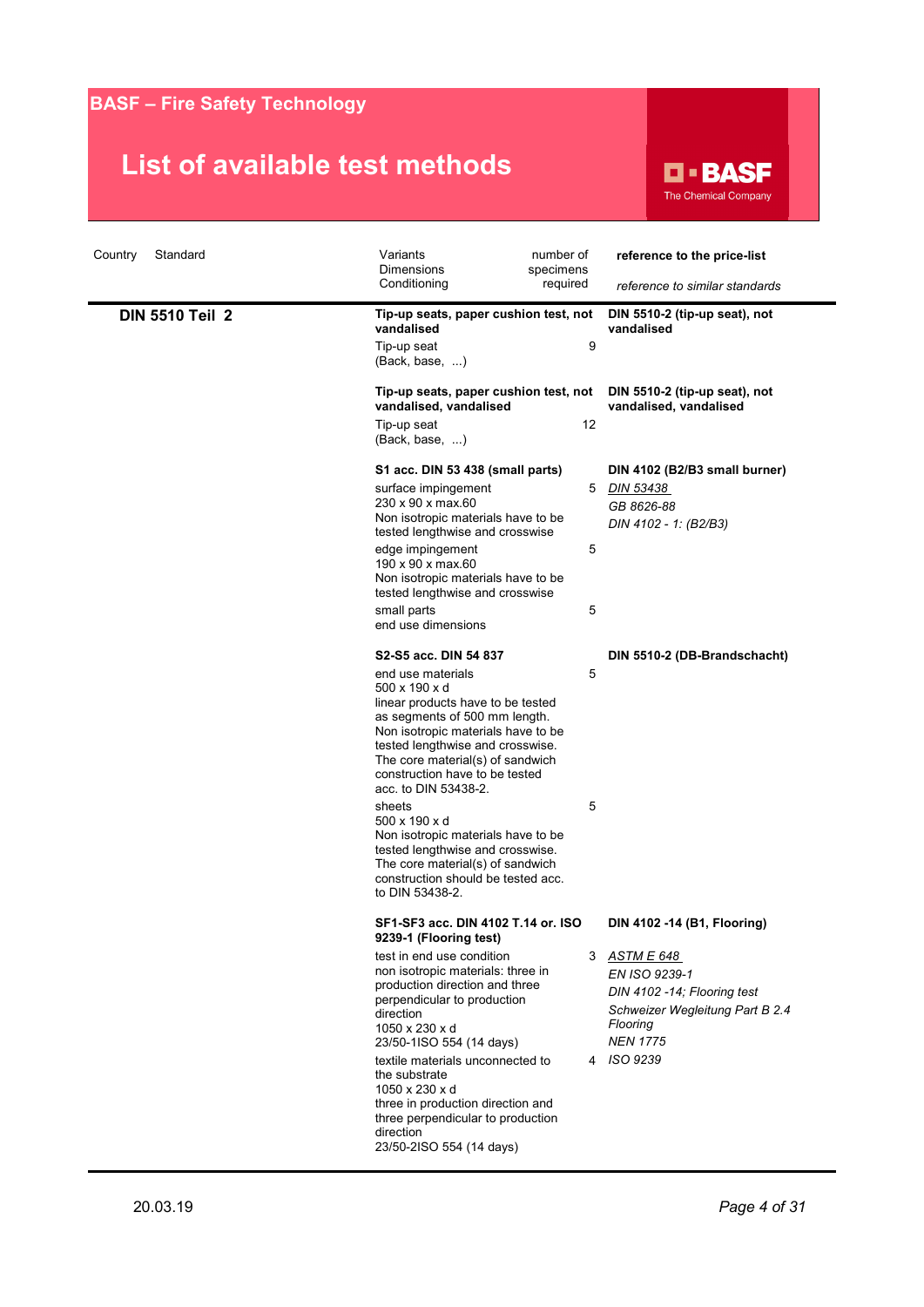

| Country<br>Standard                                                                                                                                       | Variants<br><b>Dimensions</b><br>Conditioning<br>Seats. paper cushion test<br>Seats with back, base, armrests,<br>Complete seat<br>(Back, base, armrests, )                                                                                                                                                                                                                                                                                                                                 | number of<br>specimens<br>required<br>6 | reference to the price-list<br>reference to similar standards<br>DIN 5510-2 (paper-cushion-test), not<br>vandalised<br>DIN 5510 Teil 2 Seats. paper cushion<br>test, not vandalised<br>DIN 5510 Teil 2 Tip-up seats, paper                           |
|-----------------------------------------------------------------------------------------------------------------------------------------------------------|---------------------------------------------------------------------------------------------------------------------------------------------------------------------------------------------------------------------------------------------------------------------------------------------------------------------------------------------------------------------------------------------------------------------------------------------------------------------------------------------|-----------------------------------------|------------------------------------------------------------------------------------------------------------------------------------------------------------------------------------------------------------------------------------------------------|
|                                                                                                                                                           | Seats. paper cushion test, not<br>vandalised, vandalised<br>Complete seat<br>(Back, base, armrests, )                                                                                                                                                                                                                                                                                                                                                                                       | 9                                       | cushion test, not vandalised<br>DIN 5510-2 (paper-cushion-test), not<br>vandalised                                                                                                                                                                   |
|                                                                                                                                                           | <b>Toxicity acc. to Annex C</b><br>25 kW/m <sup>2</sup> , horizontal, flaming<br>condition<br>75 x 75 x max.25<br>Alternatively for gaskets: profiles,<br>Dmax 25 mm<br>23 +- 2 °C, 50 +- 5% rh<br>(conditioning to constant mass)                                                                                                                                                                                                                                                          | 3                                       | ISO 5659-2 (Determination of Smoke<br><b>Toxicity, DIN 5510-2)</b>                                                                                                                                                                                   |
| <b>DIN 75200</b><br>KFZ-Insassenraumteile                                                                                                                 | 356 x 100 x max. 13<br>a) Width 3 to 60 mm: $L = 356$ mm<br>b) Width 60 to 100 mm: $Lmin =$<br>138 mm<br>c) For $W < 60$ mm and $L < 356$<br>mm, or B from 60 to 100 mm and<br>L < 138 mm: No test possible                                                                                                                                                                                                                                                                                 | 5                                       | <b>FMVSS 302 (burning rate)</b><br>FMVSS 302 acc. to TL 1010<br>Richtlinie 95/28/EG - Directive<br>95/28/EC Annex IV<br>horizontal burning rate<br>U.T.A.C St 18-502/1 2.1 Flame<br>propagation<br><b>JIS D 1201</b><br>ISO 3795<br><b>BS AU 169</b> |
| <b>DIN EN 16733</b><br>Prüfungen zum Brandverhalten von<br>Bauprodukten –<br>Bestimmung der Neigung eines<br>Bauprodukts zum kontinuierlichen<br>Schwelen | 2 specimens for istropic, 2 x 2<br>specimens for anisotropic<br>materials.<br>$(800 \pm 3)$ mm x $(300 \pm 3)$ mm<br>End use thickness, max. 100 mm<br>Anisotropic materials have to be<br>tested length- and crosswise; the<br>more unfavorable orientation to be<br>repeated.<br>Asymmetric specimens are to be<br>tested from both sides; thickness<br>reduction (if required) from the<br>rear.<br>23 (+-2) °C / 50 (+-5) % rHISO<br>554 (conditioning to constant<br>mass, or min 48h) |                                         | DIN 4102 (A2/B1 Brandschacht,<br>indicative)                                                                                                                                                                                                         |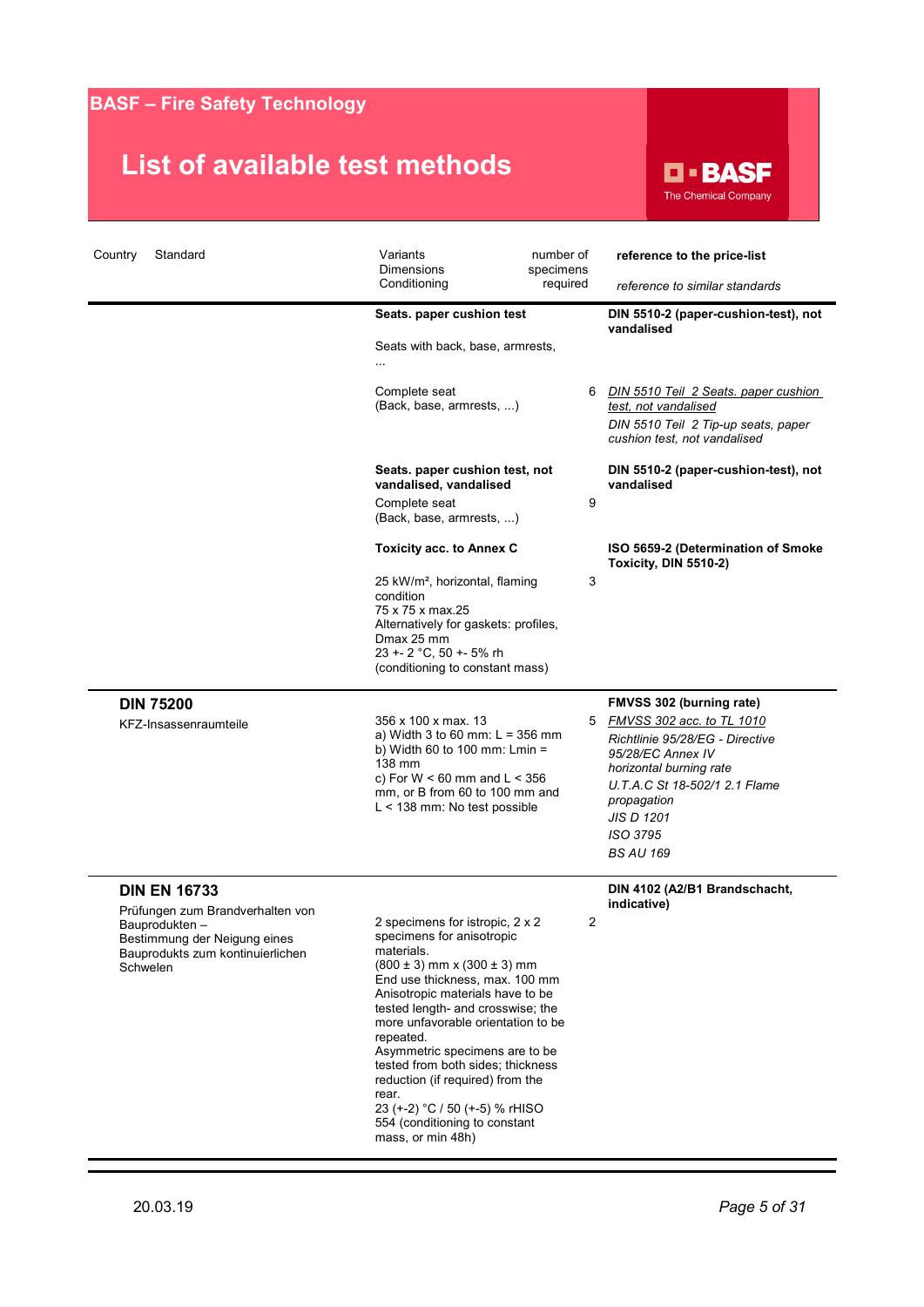# **List of available test methods**



| Country<br>Standard                                                                                                                                                                                                                                                                  | Variants<br>number of<br><b>Dimensions</b><br>specimens<br>Conditioning<br>required                                                                                                                                                                                                                                                                                                                                                | reference to the price-list<br>reference to similar standards                                                                                                                                            |
|--------------------------------------------------------------------------------------------------------------------------------------------------------------------------------------------------------------------------------------------------------------------------------------|------------------------------------------------------------------------------------------------------------------------------------------------------------------------------------------------------------------------------------------------------------------------------------------------------------------------------------------------------------------------------------------------------------------------------------|----------------------------------------------------------------------------------------------------------------------------------------------------------------------------------------------------------|
| <b>DIN EN 50267-2-2</b><br>Prüfung der bei der Verbrennung der<br>Werkstoffe von Kabeln und isolierten<br>Leitungen entstehenden Gase<br>Bestimmung des Grades der Azidität von<br>Gasen bei Werkstoffen durch die Messung<br>von pH-Wert und Leitfähigkeit<br>Verbrennung bei 935°C | Determination of pH and conductivity<br>of aqueous solution of combustion<br>gases<br>10 <sub>q</sub><br>23 +- 2 °C, 50 +- 5% rhISO 554<br>(min 16 hrs.)                                                                                                                                                                                                                                                                           | $\overline{2}$                                                                                                                                                                                           |
| <b>DIN EN 50305</b><br>Bahnanwendungen - Kabel und Leitungen<br>für Schienenfahrzeuge mit verbessertem<br>Verhalten im Brandfall                                                                                                                                                     | <b>Chapter 9.2: Toxicity</b><br>1 single test at 800°C<br>ca. 10 g<br>23/50-1ISO 554 (48h)                                                                                                                                                                                                                                                                                                                                         | <b>BS 6853 Annex B.1</b><br>1 NF X 70-100<br>DIN EN 60754-2 (VDE 0482-754-<br>2):2015-08 Determination of acidity (pH)<br>and conductivity<br>BS 6853 Annex B.1 mass based test<br>method<br>IEC 754-1/2 |
| DIN EN 60754-2 (VDE 0482-754-<br>2):2015-08<br>Prüfung der bei der Verbrennung der<br>Werkstoffe von Kabeln und isolierten<br>Leitungen entstehenden Gase-<br>Teil 2: Bestimmung der Azidität (durch<br>Messung des pH-Wertes) und<br>Leitfähigkeit<br>Verbrennung bei 935°C         | Determination of acidity (pH) and<br>conductivity<br>10q<br>23 (+-2) °C / 50 (+-5) % rHISO<br>554 (min. 16 h)                                                                                                                                                                                                                                                                                                                      | NF X 70-100 (French Tube Furnace)<br>3<br>NF X 70-100<br>DIN EN 50305 Chapter 9.2: Toxicity<br>BS 6853 Annex B.1 mass based test<br>method<br>IEC 754-1/2                                                |
| <b>DIN EN ISO 340</b><br>Fördergurte - Brandverhalten bei<br>Laborprüfung - Anforderungen und<br>Prüfverfahren (ISO 340:2004)<br>Deutsche Fassung EN ISO 340:2004                                                                                                                    | German version EN ISO 340:2013<br>Textile conveyor belts<br>12<br>a) with $+ w/o$ cover plate: $2 x 3$<br>with plates length- + crossw.<br>b) with cover plates: 6 each lenth-<br>and crosswise<br>c)For conveyor belts w/o cover<br>plates: each 6 length- and<br>crosswise<br>Steel cable con.belts: 6 lengthw.<br>$(200 + 5) \times (25 + 1)$<br>(2x2x3)<br>23 +- 2 °C, 50 +- 5% rh, ISO 554<br>(conditioning to constant mass) | Conveyor belts - Laboratory scale<br>flammability characteristics -<br>Requirements and test method                                                                                                      |
| <b>PV 3357</b><br>Dämm-Material - Verhalten beim<br>Beflammen mit einem Brenner                                                                                                                                                                                                      | Short and longtime flame application<br>to insulation materials.<br>This standard ist not covered by our<br>accreditation.                                                                                                                                                                                                                                                                                                         | VW Brandprüfung Dämm-Material                                                                                                                                                                            |

Konzern-Norm Volkswagen-AG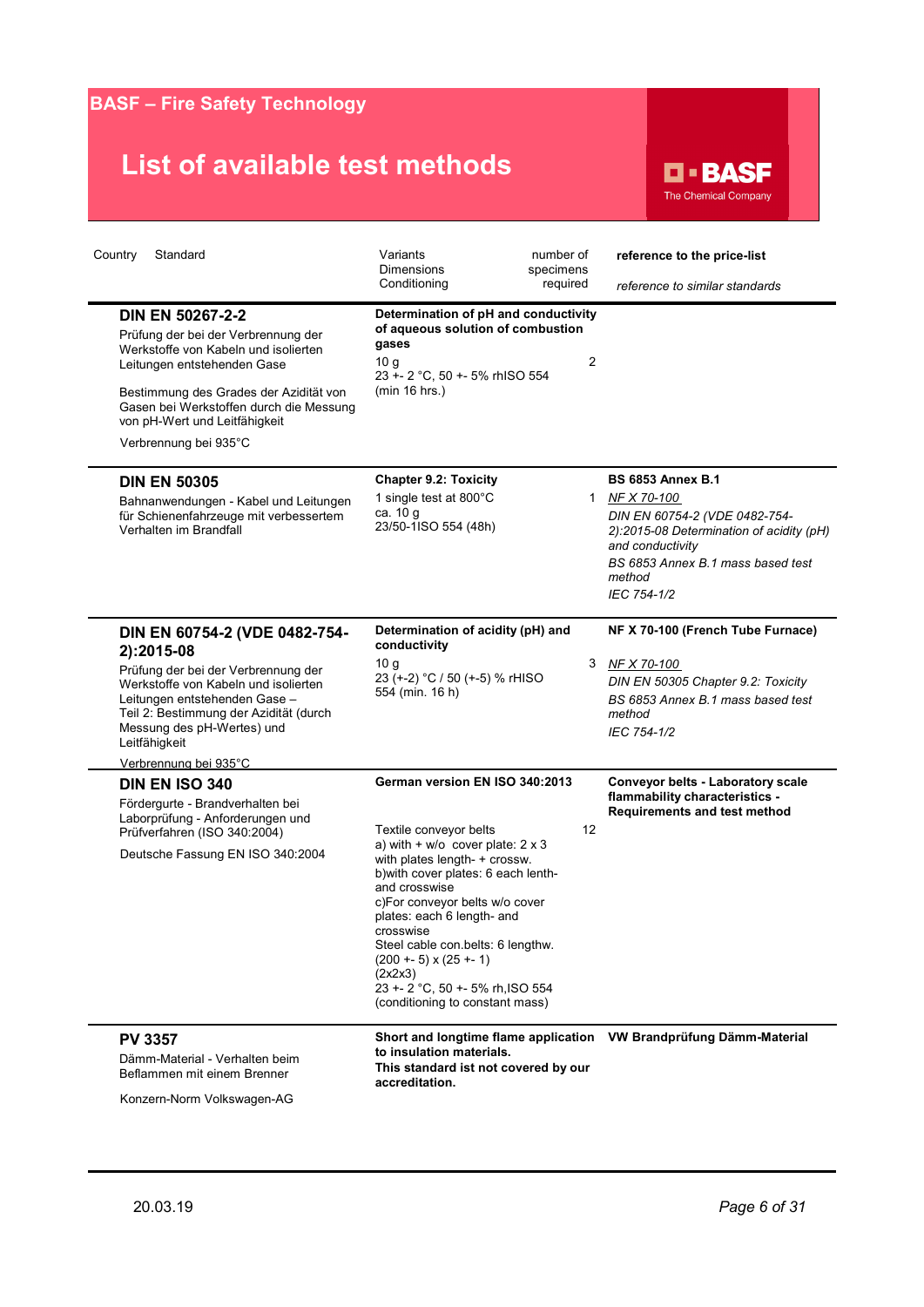### **List of available test methods**



| Country | Standard | Variants<br><b>Dimensions</b><br>Conditioning                                                                                                                                                                                                                                                                                                                         | number of<br>specimens<br>required | reference to the price-list<br>reference to similar standards |
|---------|----------|-----------------------------------------------------------------------------------------------------------------------------------------------------------------------------------------------------------------------------------------------------------------------------------------------------------------------------------------------------------------------|------------------------------------|---------------------------------------------------------------|
|         |          | Acc. to Standard: Surface flaming:<br>2 samples each from min and<br>max thickness of component<br>Edge flaming:4 samples each with<br>min and max thickness of<br>component. Thereof 2 each with<br>open and embossed cutting edges<br>230 mm x 200 mm<br>Short- and longtime flame<br>application (15 s and 10 min)<br>23 +- 2 °C, 50 +- 5% rhISO 554<br>(min. 24h) | 8                                  |                                                               |

#### **Europe**

#### **DIN EN 45545-2**

Railway applications - Fire protection of railway vehicles - Part 2: Requirements for fire behaviour of materials and components

Enthält / consists of EN ISO 4589-2 ISO 5658-2 ISO 5659-2 ISO 5660-1 EN ISO 9239-1 EN ISO 11925-2 EN 45545-2 Annex C

#### **DIN EN 60695-11-10**

Prüfflammen – Prüfverfahren mit einer 50-W-Prüfflamme horizontal und vertikal

Method B (Bars), incl. Heat ageing 125 +/-5 mm x 13 +/- 0,5 mm x d (d=minimum and maximum end use thickness; preferred: 0,1 -  $0,2 - 0,4 - 0,75 - 1,5 - 3,0 - 6,0 -$ 12,0 mm) (2x5) bei 23/50, (2x5) at 70°C, then 4 h in exsiccator

#### **Conveyor belts - Laboratory scale flammability characteristics - Requirements and test method**

*UL 94 V-0/ -1/ -2 IEC 60695-11-10 (vertikal) ISO 1210 Method B - Determination of afterflame and/or afterglow times on vertical specimens*

#### **ECE-R 118**

Regelung Nr. 118 der Wirtschaftskommission der Vereinten Nationen für Europa (UN/ECE) — Einheitliche technische Vorschriften über das Brennverhalten von Materialien der Innenausstattung von Kraftfahrzeugen bestimmter Klassen

Ersetzt die Richtlinie 95/28/EG

**horizontal burning rate of materials** 356 x 100 x max. 13 Non isotropic materials shall be tested length- and crosswise (5 specimens each). The thickness of the sample corresponds to the thickness of the product to be tested. If possible, the sample shall have a constant section over its entire length. 23 +- 2 °C, 50 +- 5% rhISO 554 (min. 24 hrs, max. 7 d)

**Annex 6: Test to determine the** 

#### **Directive 95/28/EC Annex IV (horizontal)**

*ECE-R 118 Annex 6: Test to determine the horizontal burning rate of materials Richtlinie 95/28/EG - Directive 95/28/EC Annex IV horizontal burning rate*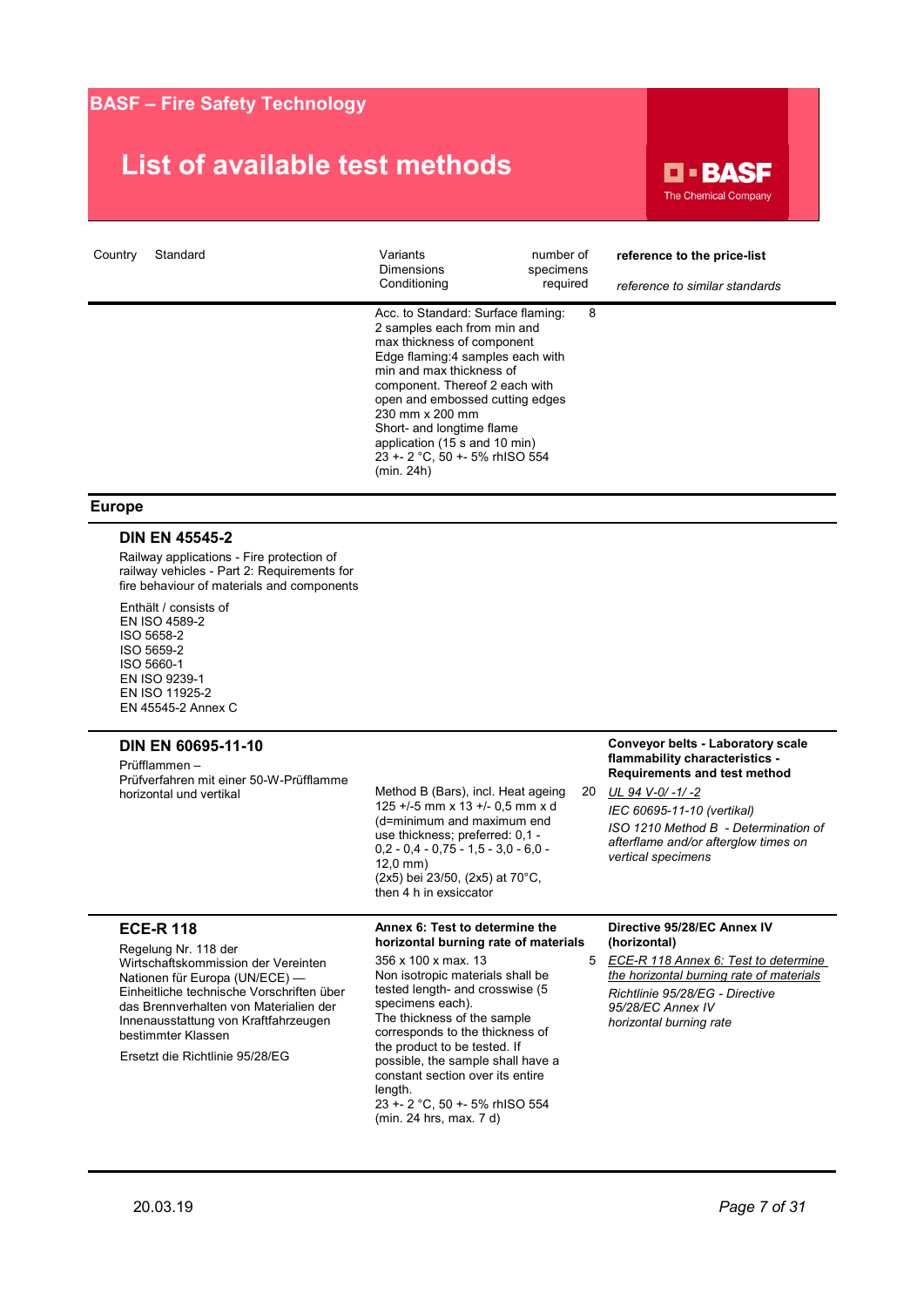

| Country<br>Standard                                | Variants<br>number of<br>Dimensions<br>specimens<br>Conditioning<br>required                                                                                                                                                                                                                                                                                                                                  |   | reference to the price-list<br>reference to similar standards                                                                                                                                                    |
|----------------------------------------------------|---------------------------------------------------------------------------------------------------------------------------------------------------------------------------------------------------------------------------------------------------------------------------------------------------------------------------------------------------------------------------------------------------------------|---|------------------------------------------------------------------------------------------------------------------------------------------------------------------------------------------------------------------|
|                                                    | Annex 7: Test to determine the<br>melting behaviour of materials<br>70 x 70 x max. 13<br>Specimen must have a minimum<br>mass of 2 g. Of specimen with<br>lower mass, sufficient number of<br>specimen has to be combined.<br>23 +- 2 °C, 50 +- 5% rhISO 554<br>(min. 24h)                                                                                                                                    | 4 | Directive 95/28/EC Annex V (dripping<br>test)<br>ECE-R 118 Annex 7: Test to determine<br>the melting behaviour of materials<br>Richtlinie 95/28/EG - Directive<br>95/28/EC Annex V<br>Dripping test              |
|                                                    | Annex 8: Test to determine the<br>vertical burning rate of materials<br>560 x 170 x d<br>Non isotropic materials have to be<br>tested lengthwise and crosswise,<br>i.e. 3 specimens in warp and weft<br>plus 3 speciemens each as spare<br>in case of repetition.<br>23 +- 2 °C, 50 +- 5% rhISO 554<br>(min. 24h)                                                                                             | 3 | Directive 95/28/EC Annex VI (vertical)<br><b>ECE-R 118 Annex 8: Test to determine</b><br>the vertical burning rate of materials<br>Richtlinie 95/28/EG - Directive<br>95/28/EC Annex VI<br>Vertical burning rate |
| <b>EN 1021</b><br>Entzündbarkeit von Polstermöbeln | Part 1: smouldering cigarette<br>test rig<br>Back upholstery (foam): 1<br>pc.(450+- 5) x (300+-5 x (75+-2)<br>Base upholstery (foam): 1 pc.<br>$(450+-5)$ x $(150+-5)$ x $(75+-2)$<br>Fabric: (800+10/-0) x (650+10/-0)<br>Internal or external liners/fabrics<br>which are FR treated need to be<br>watered and dreid prior to<br>conditioning (additional charging)<br>23 +- 2 °C, 50 +- 5% rh (min. 24h)   | 2 | EN 1021-1 (smouldering cigarette)<br>BS 5852 Part 1-6<br>NT Fire 014<br>JIS A 1321 Surface-Test<br>EN 1021 Part 2: small flame test<br><b>UNI 9175</b>                                                           |
|                                                    | Part 2: small flame test<br>test rig<br>Back upholstery (foam): 1 pc.<br>$(450+-5)$ x $(300+-5)$ x $(75+-2)$<br>Base upholstery (foam): 1 pc.<br>$(450+-5)$ x $(150+-5)$ x $(75+-2)$<br>Fabric: (800+10/-0) x (650+10/-0)<br>Internal or external liners/fabrics<br>which are FR treated need to be<br>watered and dreid prior to<br>conditioning (additional charging)<br>23 +- 2 °C, 50 +- 5% rh (min. 24h) | 3 | EN 1021-2 (small-flame-test)<br>BS 5852 Part 1-6<br>NT Fire 014<br>JIS A 1321 Surface-Test<br>EN 1021 Part 1: smouldering cigarette<br><b>UNI 9175</b>                                                           |
| EN 13823<br>Single Burning Item (orientierend)     | (indicative)<br>long wing: $1000 \times 1500 \times d$ , short<br>wing: 500 x 1500 x d<br>d max = $200$ mm<br>23/50-1EN 13238 (conditioning to<br>constant mass)                                                                                                                                                                                                                                              | 1 |                                                                                                                                                                                                                  |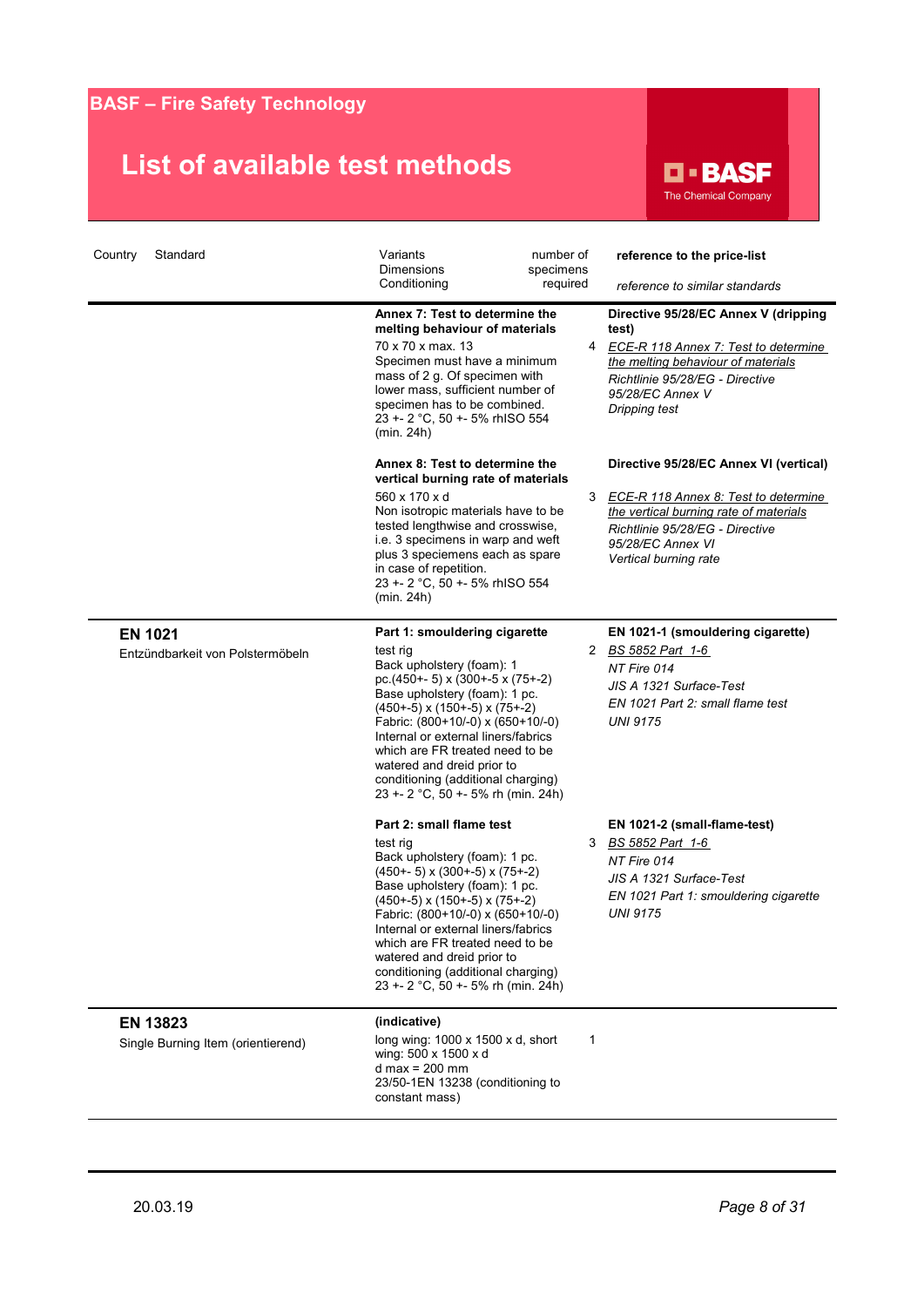# **List of available test methods**



| Country<br>Standard                                                                                                                                                                                                                              | Variants<br>Dimensions<br>Conditioning                                                                                                                                                                                                                                                                                                                       | number of<br>specimens<br>required | reference to the price-list<br>reference to similar standards                                                                                                                                                                                                                                      |
|--------------------------------------------------------------------------------------------------------------------------------------------------------------------------------------------------------------------------------------------------|--------------------------------------------------------------------------------------------------------------------------------------------------------------------------------------------------------------------------------------------------------------------------------------------------------------------------------------------------------------|------------------------------------|----------------------------------------------------------------------------------------------------------------------------------------------------------------------------------------------------------------------------------------------------------------------------------------------------|
| EN 50267-2-2<br>Prüfung der bei der Verbrennung der<br>Werkstoffe von Kabeln und isolierten<br>Leitungen entstehenden Gase<br>Bestimmung des Grades der Azidität von<br>Gasen bei Werkstoffen durch die Messung<br>von pH-Wert und Leitfähigkeit | 10 <sub>g</sub>                                                                                                                                                                                                                                                                                                                                              | 6                                  |                                                                                                                                                                                                                                                                                                    |
| EN 60695-2-11<br>Glow-wire test for end products                                                                                                                                                                                                 | Test of GWEPT on end products<br>per standard: 1 single test against<br>the most critical part (closest to<br>thermal attack) of the specimen.<br>Recommended: 3 single tests.<br>Sample size not defined by the<br>standard.<br>15 - 35°C / 45 - 75% r.H. (24 h)                                                                                            | $\mathbf{1}$                       | IEC 60695-2-10 (Glow-wire-test)<br>IEC 60695 Part 2-10: Glow-wire-test<br>VDE 0471 Part 2-1: Glow-wire-test                                                                                                                                                                                        |
|                                                                                                                                                                                                                                                  | Glow wire flammability test for end<br>products acc. to EN 45545-2:2016, R25 end products)<br>per standard: 1 single specimen<br>required; to be tested against the<br>most critical part (closest to<br>thermal attack) of the specimen.<br>Recommended: 3 single tests.<br>Sample size not defined by the<br>standard.<br>15 - 35°C / 45 - 75% r.H. (24 h) | 1                                  | EN 60695-2-11 (Glow-wire test for                                                                                                                                                                                                                                                                  |
| <b>EN ISO 1182</b><br>Non-Combustibility-Test                                                                                                                                                                                                    | ø 45 x 50, V: 80 cm <sup>3</sup><br>cylindrical sample<br>23/50-2EN 13238 (conditioning to<br>constant mass)                                                                                                                                                                                                                                                 | 5                                  | EN ISO 1182 (non combustibility test)<br>ISO 1182<br>GB 3464-85<br><b>UNE 23-102</b><br>ÖNORM B 3800 (Entw.Beibl.) Non<br>combustibility<br>NT Fire 001<br><b>NEN 6064</b><br>JIS A 1321 Incombustibility-Test<br>IMO (Res.A.472(XII))<br>DS 1056<br>BS 476 Part 4 bzw. Part 11<br>AS 1530; Part 1 |
| <b>EN ISO 11925-2</b><br>Reaction to fire tests for building                                                                                                                                                                                     | <b>Annex A</b>                                                                                                                                                                                                                                                                                                                                               |                                    | EN ISO 11925-2 (small burner)                                                                                                                                                                                                                                                                      |

subjected to direct impingement of flame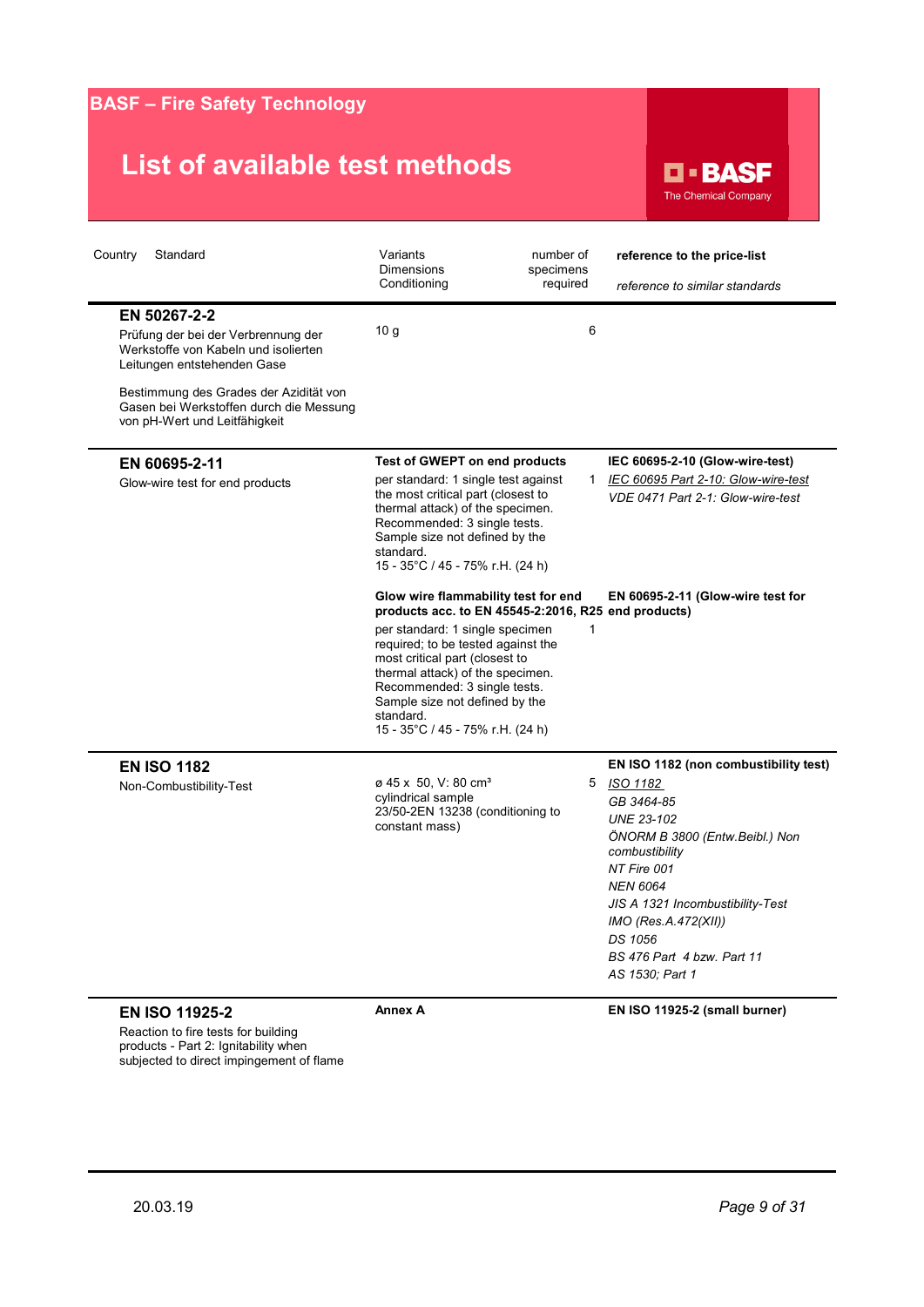

| Country<br>Standard                                                                                                                                                                                                                                                                                                               | Variants<br>Dimensions<br>Conditioning<br>Non isotropic materials have to be<br>tested in production direction and<br>perpendicular to production<br>direction<br>250 x 180 x max. 60 mm<br>23 +- 2 °C, 50 +- 5% rhEN 13238<br>(conditioning to constant mass,<br>min 48h)                                                            | number of<br>specimens<br>required<br>6 | reference to the price-list<br>reference to similar standards<br><u>DIN 4102 - 1: (B2/B3)</u><br>UNI 8456 Combustible materials which<br>can be exposed to a flame on both<br>surfaces<br>BS 5438 Test 2A. Limited flame spread:<br>face ignition<br>EN ISO 11925-2 Flame application 15 s<br>or 30 s<br>ÖNORM B 3800 (Entw.Beibl.) class B2,<br>small burner test<br>UNI 8457 Combustible materials which<br>can be exposed to a flame on one |
|-----------------------------------------------------------------------------------------------------------------------------------------------------------------------------------------------------------------------------------------------------------------------------------------------------------------------------------|---------------------------------------------------------------------------------------------------------------------------------------------------------------------------------------------------------------------------------------------------------------------------------------------------------------------------------------|-----------------------------------------|------------------------------------------------------------------------------------------------------------------------------------------------------------------------------------------------------------------------------------------------------------------------------------------------------------------------------------------------------------------------------------------------------------------------------------------------|
|                                                                                                                                                                                                                                                                                                                                   | Flame application 15 s or 30 s<br>15 s flame impingement for E and<br>F classification;<br>30 s flame impingement for B - D<br>classification<br>Non isotropic materials have to be<br>tested in production direction and<br>perpendicular to production<br>direction<br>250 x 90 x max. 60 mm                                        | 6                                       | surface<br>EN ISO 11925-2 (small burner)<br>DIN 4102 - 1: (B2/B3)<br>UNI 8456 Combustible materials which<br>can be exposed to a flame on both<br>surfaces<br>EN ISO 11925-2 Annex A<br>BS 5438 Test 2A. Limited flame spread:<br>face ignition<br>ÖNORM B 3800 (Entw.Beibl.) class B2,<br>small burner test<br>UNI 8457 Combustible materials which<br>can be exposed to a flame on one<br>surface                                            |
| <b>EN ISO 9239-1</b><br>Reaction to fire tests for floorings - Part1:<br>Determination of the burning behaviour<br>using a radiant source (ISO/FDIS 9239-1)                                                                                                                                                                       | For non isotropic materials 1<br>sample of each orientation (in<br>production direction and<br>perpendicular to production<br>direction) has to be tested. The<br>test has to be repeated twice for<br>the orientation with lowest CHF<br>and/or HF-30 value.<br>1050 x 230 x d<br>23/50-2EN 13238 (conditioning to<br>constant mass) | 6                                       | EN ISO 9239-1 (Flooring)<br>ASTM E 648<br>DIN 4102 -14; Flooring test<br>Schweizer Wegleitung Part B 2.4<br>Flooring<br><b>NEN 1775</b><br>ISO 9239<br>DIN 5510 Teil 2 SF1-SF3 acc. DIN<br>4102 T.14 or. ISO 9239-1 (Flooring test)<br>ISO 9239<br>ASTM E 648                                                                                                                                                                                  |
| Richtlinie 95/28/EG - Directive<br>95/28/EC<br>des europäischen Parlamentes und Rates<br>vom 24. Oktober 1995 über das<br>Brennverhalten von Werkstoffen der<br>Innenausstattung bestimmter<br>Kraftfahrzeugklassen<br>Burning behaviour of materials used in<br>interior construction of certain categories<br>of motor vehicles | <b>Annex IV</b><br>horizontal burning rate<br>Annex IV<br>Non isotropic materials have to be<br>tested in production direction and<br>perpendicular to production<br>direction<br>356 x 100 x max. 13<br>23/50-2EN 13238 (conditioning to<br>constant mass)                                                                           | 5                                       | FMVSS 302 (burning rate)<br>FMVSS 302 acc. to TL 1010<br>U.T.A.C St 18-502/1 2.1 Flame<br>propagation<br><b>JIS D 1201</b><br>ISO 3795<br><b>DIN 75200</b><br><b>BS AU 169</b>                                                                                                                                                                                                                                                                 |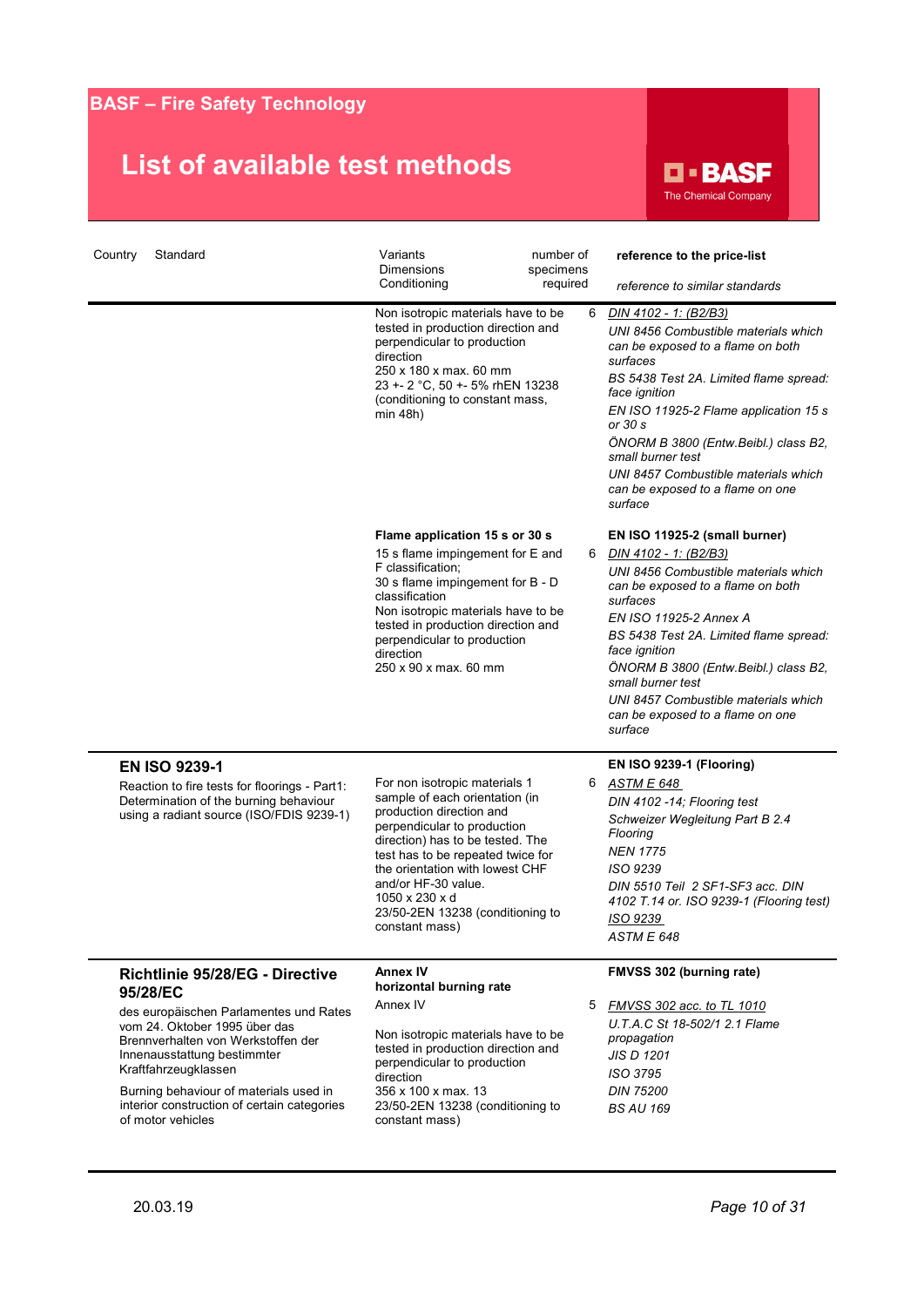### **List of available test methods**

**D-BASF** The Chemical Company

| Standard<br>Country                                                                                                                                                                                                                           | Variants<br><b>Dimensions</b><br>Conditioning                                                                                                                       | number of<br>specimens<br>required | reference to the price-list<br>reference to similar standards                                            |
|-----------------------------------------------------------------------------------------------------------------------------------------------------------------------------------------------------------------------------------------------|---------------------------------------------------------------------------------------------------------------------------------------------------------------------|------------------------------------|----------------------------------------------------------------------------------------------------------|
|                                                                                                                                                                                                                                               | Annex V<br><b>Dripping test</b><br>Annex V<br>70 x 70 x max, 13<br>23/50-2EN 13238 (min. 24h)                                                                       | 4                                  | NF P 92-505 (dripping test)<br>NF P 92-505<br><b>UNE 23-725</b><br>U.T.A.C St 18-502/1 2.2 Dripping test |
|                                                                                                                                                                                                                                               | <b>Annex VI</b><br>Vertical burning rate<br>Annex VI                                                                                                                | 3                                  | Directive 95/28/EC Annex VI (vertical)                                                                   |
|                                                                                                                                                                                                                                               | Non isotropic materials have to be<br>tested in production direction and<br>perpendicular to production<br>direction<br>560 x 170 x d<br>23/50-2EN 13238 (min. 24h) |                                    |                                                                                                          |
| Richtlinie 97/24/EG                                                                                                                                                                                                                           | Annex 1<br>Horizontal burning rate                                                                                                                                  |                                    | UL 94 HB (horizontal)                                                                                    |
| Directive 97/24/EC<br>Kraftstoffbehälter für zweirädrige oder<br>dreirädrige Kraftfahrzeuge -<br>Feuerbeständigkeitsprüfung                                                                                                                   | 125 x 12,5 x d                                                                                                                                                      |                                    | 10 UL 94 HB<br>ASTM D 635<br>IEC 60695-11-10 (horizontal)                                                |
| <b>France</b>                                                                                                                                                                                                                                 |                                                                                                                                                                     |                                    |                                                                                                          |
| <b>NF EN 11925-2</b>                                                                                                                                                                                                                          |                                                                                                                                                                     |                                    | EN ISO 11925-2 (small burner)                                                                            |
| Brennbarkeitsprüfung an Polystyrol-<br>Hartschäumen                                                                                                                                                                                           | 3 samplpes lengthwise / 3<br>crosswise, or 6 isotropic samples<br>$(250 + 0/-1)$ x $(90 + 0/-1)$ x $(20 + -1)$                                                      | 6                                  |                                                                                                          |
| Prüfungauf Klasse E mit verschärften<br>Kriterien für die Zertifizierung in Frankreich                                                                                                                                                        | 23 +- 2 °C, 50 +- 5% rhISO 554<br>(48h)                                                                                                                             |                                    |                                                                                                          |
| <b>NFF16-101</b>                                                                                                                                                                                                                              |                                                                                                                                                                     |                                    |                                                                                                          |
| Choix des matériaux, beinhaltet / includes:                                                                                                                                                                                                   |                                                                                                                                                                     |                                    |                                                                                                          |
| Platten / sheets:<br>NF P 92-501/3/4/5<br>Kleinteile / small parts:<br>NF EN ISO 60695 Glühdraht)<br>NF EN ISO 4589 (Oxygen-Index)<br>NF X 10-702 (Rauchdichte)<br>NF X 70-100 (Gasanalyse)<br>NF G 07-128<br>Essai de tenue au feu du sièges |                                                                                                                                                                     |                                    |                                                                                                          |
| NF P 92-501<br>Essai par rayonnement                                                                                                                                                                                                          |                                                                                                                                                                     |                                    | NF P 92-501 (Epiradiateur)                                                                               |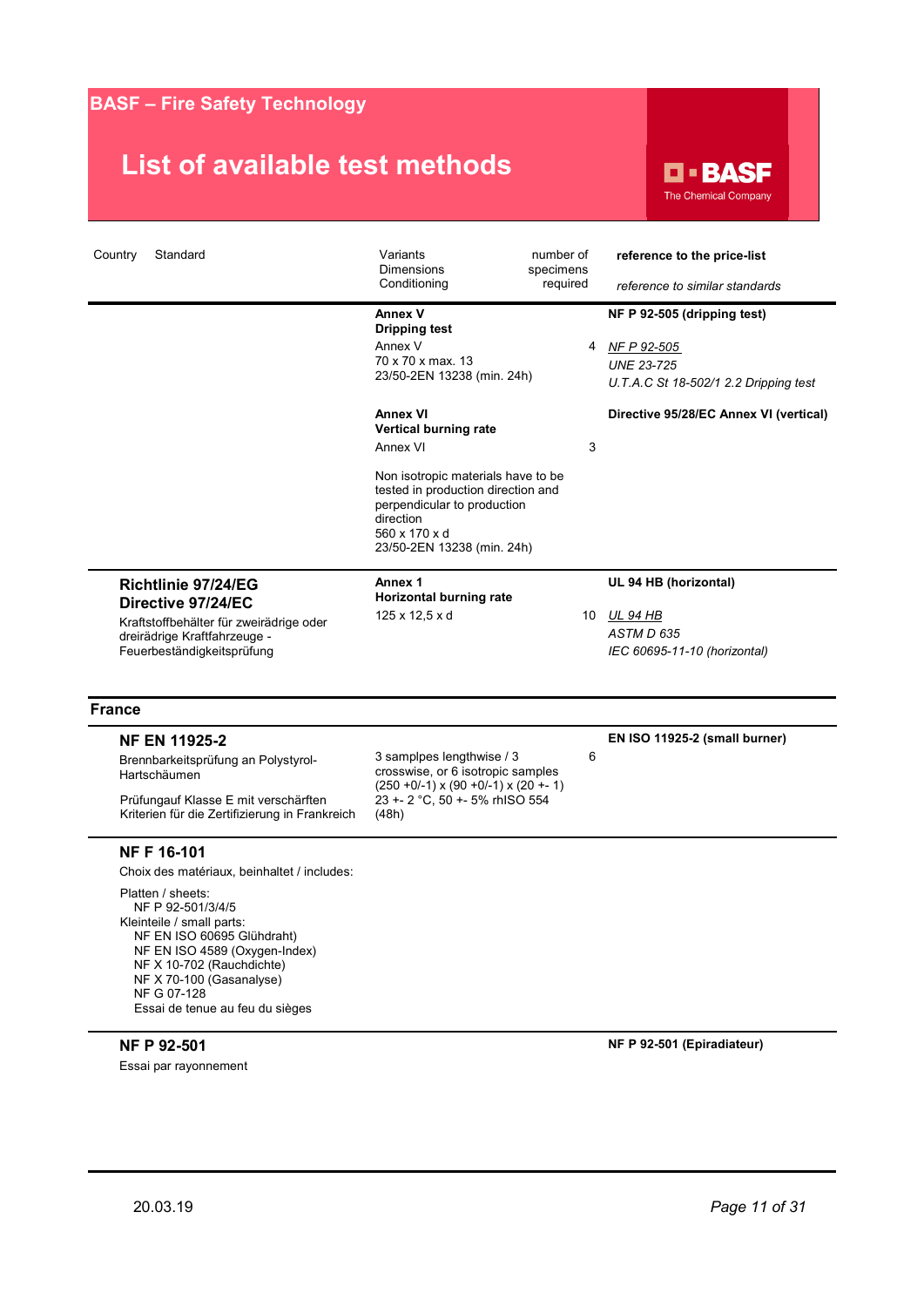### **List of available test methods**

**D-BASF** The Chemical Company

| Country<br>Standard                                                              | Variants<br><b>Dimensions</b>                                                                                                                                                                                                                                                                                               | number of<br>specimens | reference to the price-list                                                                                                                                                                                      |
|----------------------------------------------------------------------------------|-----------------------------------------------------------------------------------------------------------------------------------------------------------------------------------------------------------------------------------------------------------------------------------------------------------------------------|------------------------|------------------------------------------------------------------------------------------------------------------------------------------------------------------------------------------------------------------|
|                                                                                  | Conditioning                                                                                                                                                                                                                                                                                                                | required               | reference to similar standards                                                                                                                                                                                   |
|                                                                                  | The exposed surface of sandwich<br>panels has to be grooved (3mm).<br>The groove should be placed from<br>the middle of the narrow side 180<br>mm in direction of the sample<br>centre parallel to the long side.                                                                                                           | 4                      | NF P 92-501<br><b>UNE 23-721</b>                                                                                                                                                                                 |
|                                                                                  | $400 \times 300 \times d.$ (d(max) = 120 mm<br>23 (+-2) °C / 50 (+-5) %<br>rHconstant weight ((< 0,1% or <<br>$0,1$ g in 24 h))                                                                                                                                                                                             |                        |                                                                                                                                                                                                                  |
| <b>NF P 92-503</b>                                                               |                                                                                                                                                                                                                                                                                                                             |                        | NF P 92-503 (electrical burner)                                                                                                                                                                                  |
| Essai au bruleur électrique                                                      | 600 x 180 x max.5<br>Anisotropic materials have to be<br>tested length- and crosswise; the<br>more unfavorable orientation to be<br>repeated.<br>Asymmetric specimens are to be<br>tested from both sides: thickness<br>reduction (if required) from the<br>rear.<br>23 (+-2) °C / 50 (+-5) % rH7 days,<br>or constant mass |                        | 4 NF P 92-503<br><b>UNE 23-723</b><br>U.T.A.C St 18-502/1 2.3 electrical burner                                                                                                                                  |
| <b>NF P 92-505</b>                                                               |                                                                                                                                                                                                                                                                                                                             |                        | NF P 92-505 (dripping test)                                                                                                                                                                                      |
| Essai de goutte pour materiaux fusible<br>(Abtropfversuch)                       | $70 \times 70 \times d$ . d(max) = 100 mm<br>The specimen shall have a mass<br>of at least 2 g<br>23 (+-2) °C / 50 (+-5) %<br>rHconstant weight ((< 0,1% or <<br>$0,1$ g in 24 h))                                                                                                                                          |                        | 4 NF P 92-505<br>Richtlinie 95/28/EG - Directive<br>95/28/EC Annex V<br>Dripping test<br><b>UNE 23-725</b><br>U.T.A.C St 18-502/1 2.2 Dripping test                                                              |
| <b>NF X 10-702</b>                                                               |                                                                                                                                                                                                                                                                                                                             |                        | NF X 10-702 (NBS Smoke Box)                                                                                                                                                                                      |
| Essai de mesure de la densité optique<br>spécifique de la fumée<br>(Rauchdichte) | $(76,0 +0,2/-0,6)$ x $(76,0 +0,2/-$<br>$0,6$ ) x max. (19,0 +- 0,3) mm<br>23 +- 2 °C, 50 +- 5% rh (min. 48 h)                                                                                                                                                                                                               |                        | 4 ASTM E 662<br>BS 6853 Annex B.2 Area based test<br>method<br>ABD 0031 Chapter 7-3 and 7-4<br>NFPA 258 Smoke Generation of Solid<br><b>Materials</b><br><b>BS 6401</b>                                          |
| <b>NF X 70-100</b>                                                               |                                                                                                                                                                                                                                                                                                                             |                        | NF X 70-100 (French Tube Furnace)                                                                                                                                                                                |
| Analyse des gaz de combustion et de<br>pyrolyse                                  | ca. 10 g<br>23/50-1ISO 554 (conditioning to<br>constant mass, min 48h)                                                                                                                                                                                                                                                      | 1                      | NF X 70-100<br>DIN EN 60754-2 (VDE 0482-754-<br>2):2015-08 Determination of acidity (pH)<br>and conductivity<br>DIN EN 50305 Chapter 9.2: Toxicity<br>BS 6853 Annex B.1 mass based test<br>method<br>IEC 754-1/2 |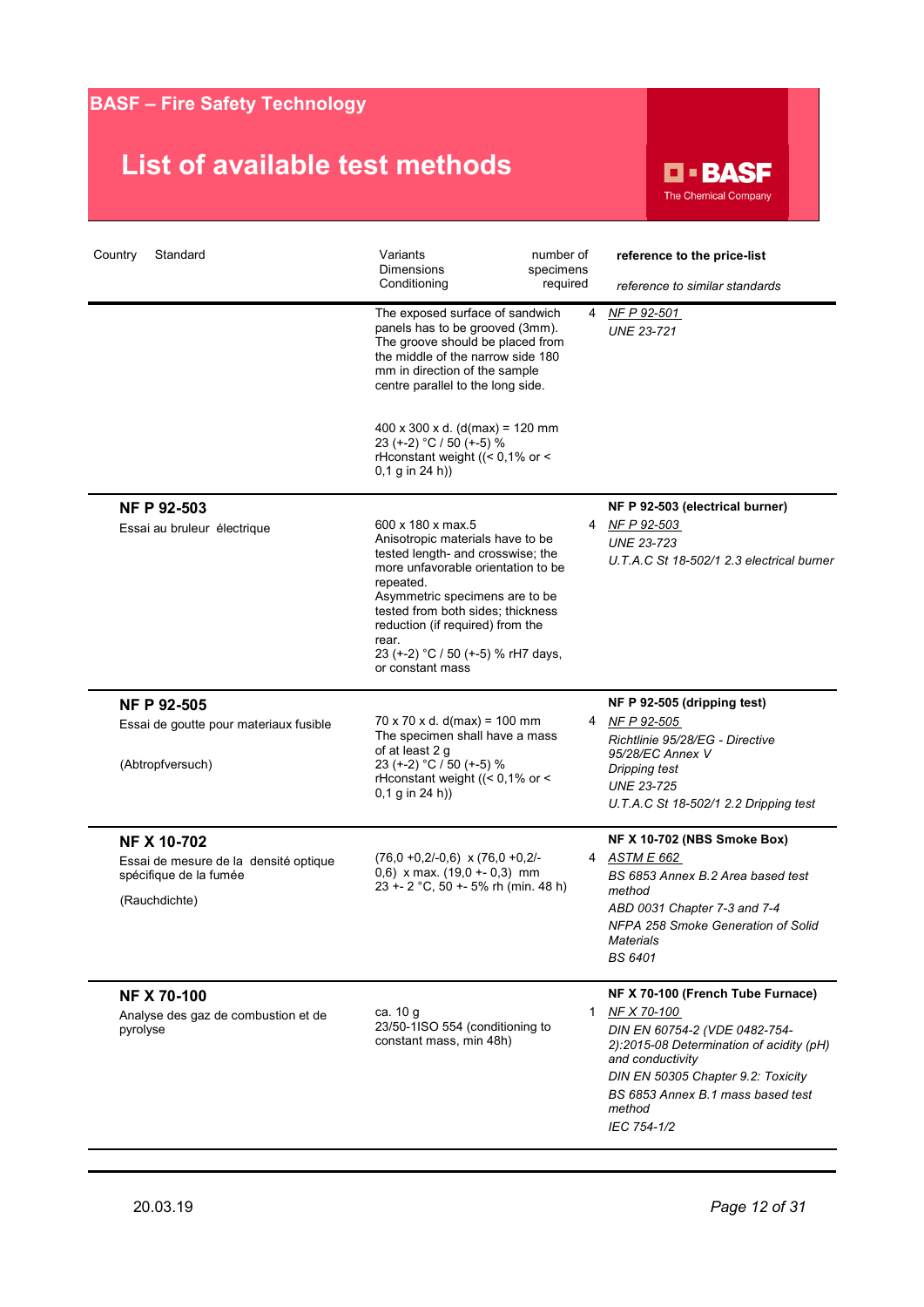### **List of available test methods**

**D-BASF** The Chemical Company

| Country<br>Standard                                                         | Variants<br><b>Dimensions</b>                                                       | number of<br>specimens | reference to the price-list                                                                                                                                                                                         |
|-----------------------------------------------------------------------------|-------------------------------------------------------------------------------------|------------------------|---------------------------------------------------------------------------------------------------------------------------------------------------------------------------------------------------------------------|
|                                                                             | Conditioning                                                                        | required               | reference to similar standards                                                                                                                                                                                      |
| U.T.A.C St 18-502/1                                                         | 2.1 Flame propagation<br>356 x 100 x max. 13                                        |                        | FMVSS 302 (burning rate)<br>5 FMVSS 302 acc. to TL 1010<br>Richtlinie 95/28/EG - Directive<br>95/28/EC Annex IV<br>horizontal burning rate<br><b>JIS D 1201</b><br>ISO 3795<br><b>DIN 75200</b><br><b>BS AU 169</b> |
|                                                                             | 2.2 Dripping test<br>70 x 70 x max, 60                                              |                        | NF P 92-505 (dripping test)<br>4 NFP 92-505<br>Richtlinie 95/28/EG - Directive<br>95/28/EC Annex V<br>Dripping test<br><b>UNE 23-725</b>                                                                            |
|                                                                             | 2.3 electrical burner<br>600 x 180 x max. 5                                         |                        | NF P 92-503 (electrical burner)<br>4 NF P 92-503<br><b>UNE 23-723</b>                                                                                                                                               |
| <b>Britan</b>                                                               |                                                                                     |                        |                                                                                                                                                                                                                     |
| <b>BS 2782 Part 1</b><br>Oxygen-Index-Test                                  | solid materials<br>70-150 x 6,5 x 3,0<br>films<br>140 x 52 x d                      | 30<br>30               | ISO 4589 (Oxygenindex, LOI)<br>30 ISO 4589-2<br>NT Fire 013<br><b>NES 714</b><br><b>JIS K 7201</b>                                                                                                                  |
| BS 2782 Part 5, Method 508A<br>Methods of testing plastics: Rate of burning | Test by non-luminous flame for 10<br>s<br>150 x 13 x 1,5+-0,1<br>3 samples as spare | 3                      | UL 94 HB (horizontal)                                                                                                                                                                                               |
| <b>BS 415 Part 20.2</b><br>Fernsehergehäuse<br>(Bunsenbrenner)              | 125±5 x 13 x max. 1,3                                                               |                        | UL 94 HB (horizontal)<br>5 IEC 60065 Burner test<br><b>NEN 21210</b><br>ISO 1210 Method A - Determination of<br>linear burning rate o horizontal<br>specimens<br>IEC 60695 Part 11-5: Needle flame test             |

**BS 476 Part 6** Fire propagation

**BS 476 Part 6 (fire propagation)**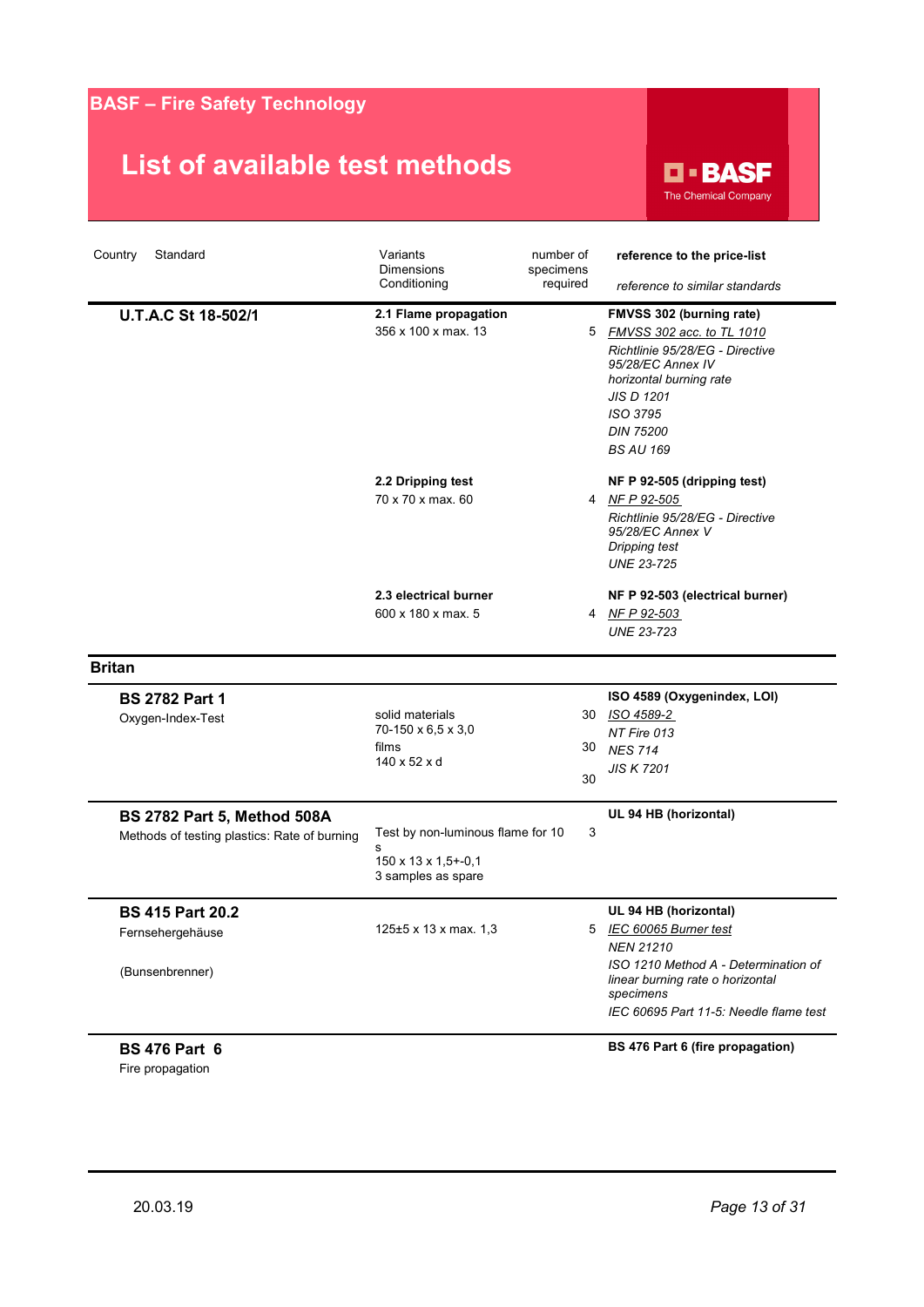

| Standard<br>Country                                                                                                                                                     | Variants<br><b>Dimensions</b><br>Conditioning<br>$(225 \pm 1, 5)$ mm x $(225 \pm 1, 5)$ mm<br>x d (max. 50)<br>Specimens of normal thickness ><br>50 mm are reduced in thickness<br>by cutting away the unexposed<br>face to 50 (+0/-3) mm.<br>Please define whether the test<br>shall be performed with air gap or<br>a defined substrate!<br>23 +- 2 °C, 50 +- 5% rh<br>(conditioning to constant mass)                                   | number of<br>specimens<br>required<br>3 | reference to the price-list<br>reference to similar standards                                                                                                                                                                                                                                                                                                                     |
|-------------------------------------------------------------------------------------------------------------------------------------------------------------------------|---------------------------------------------------------------------------------------------------------------------------------------------------------------------------------------------------------------------------------------------------------------------------------------------------------------------------------------------------------------------------------------------------------------------------------------------|-----------------------------------------|-----------------------------------------------------------------------------------------------------------------------------------------------------------------------------------------------------------------------------------------------------------------------------------------------------------------------------------------------------------------------------------|
| <b>BS 476 Part 7</b><br>Spread of flame                                                                                                                                 | <b>Spread of flame</b><br>$(885 +0, -5) \times (270 + 0, -5) \times \text{max.}$<br>50 mm<br>Specimens expected to achieve<br>Class 1 may have a minimum<br>length of 250 mm.<br>Please respect maximum sample<br>dimensions ! For tests on<br>upholstery composites, the foam<br>dimensions have to take into<br>account the thickness of the fabric<br>$layer(s)$ .<br>23 +- 2 °C, 50 +- 10% rhISO 554<br>(conditioning to constant mass) | 6                                       | BS 476 Part 7 (spread of flame)                                                                                                                                                                                                                                                                                                                                                   |
| <b>BS 5438</b><br>Flammability of textile fabrics when<br>subjected to a small igniting flame applied<br>to the face or bottom edge of vertically<br>oriented specimens | Test 2A. Limited flame spread: face<br>ignition<br>Test 2A<br>200 x 160 x thickness<br>$(2 \times 3)$ ; 3 specimens in length<br>direction and 3 specimens in width<br>direction<br>23/50-2ISO 554 (min. 24h)                                                                                                                                                                                                                               | 6                                       | DIN 4102 (B2/B3 small burner)<br>DIN 4102 - 1: (B2/B3)<br>UNI 8456 Combustible materials which<br>can be exposed to a flame on both<br>surfaces<br>EN ISO 11925-2 Annex A<br>EN ISO 11925-2 Flame application 15 s<br>or 30 s<br>ÖNORM B 3800 (Entw.Beibl.) class B2,<br>small burner test<br>UNI 8457 Combustible materials which<br>can be exposed to a flame on one<br>surtace |
| <b>BS 5852 Part 1-6</b><br>Assessment of the ignitability of<br>upholstered seating by smouldering and<br>flaming ignition sources                                      | Crib <sub>5</sub><br>Upholstery: 450 x 450 x 75<br>and 450 x 300 x 75<br>Fabric: 1100 x 650<br>Crib <sub>7</sub><br>Upholstery: 450 x 450 x 75<br>and 450 x 300 x 75<br>Fabric: 1100 x 650                                                                                                                                                                                                                                                  | $\mathfrak{p}$                          | BS 5852 (z.B.: Crib 5, Crib 7)<br>2 BS 5852 Part 1-6<br>NT Fire 014<br>JIS A 1321 Surface-Test<br>EN 1021 Part 2: small flame test<br>EN 1021 Part 1: smouldering cigarette<br><b>UNI 9175</b>                                                                                                                                                                                    |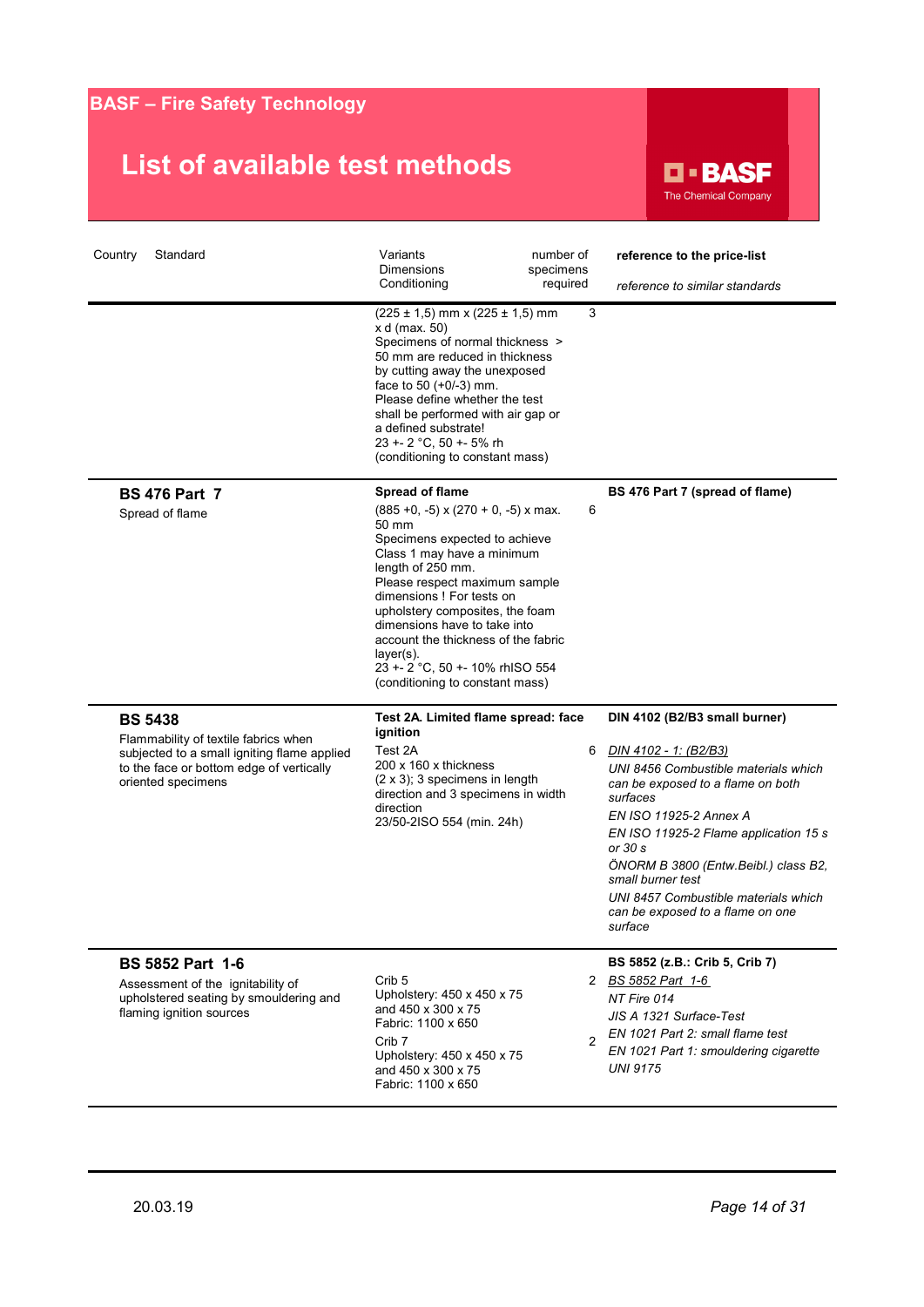

| Country<br>Standard                                                                                                                                                    | Variants<br><b>Dimensions</b><br>Conditioning                                                                                                                                                                                                                                                                                                         | number of<br>specimens<br>required | reference to the price-list<br>reference to similar standards                                                                                                                                                                                 |
|------------------------------------------------------------------------------------------------------------------------------------------------------------------------|-------------------------------------------------------------------------------------------------------------------------------------------------------------------------------------------------------------------------------------------------------------------------------------------------------------------------------------------------------|------------------------------------|-----------------------------------------------------------------------------------------------------------------------------------------------------------------------------------------------------------------------------------------------|
| <b>BS 6853 Annex B.1</b><br>Code of practice for fire precaution of<br>passenger carrying trains<br>Annex B<br>Determination of weighted summation of<br>toxic fume, R | mass based test method<br>ca. 10 g<br>23/50-1ISO 554 (conditioning to<br>constant mass)                                                                                                                                                                                                                                                               |                                    | <b>BS 6853 Annex B.1</b><br>NF X 70-100<br>DIN EN 60754-2 (VDE 0482-754-<br>2):2015-08 Determination of acidity (pH)<br>and conductivity<br>DIN EN 50305 Chapter 9.2: Toxicity<br>IEC 754-1/2                                                 |
| <b>BS 6853 Annex B.2</b><br>Code of practice for fire precaution of<br>passenger carrying trains<br>Annex B<br>Determination of weighted summation of<br>toxic fume, R | Area based test method<br>75 x 75 x max.25                                                                                                                                                                                                                                                                                                            | 9                                  | BS 6853 Annex B.2 (smoke toxicity<br>test)<br>ASTM E 662<br>ABD 0031 Chapter 7-3 and 7-4<br>NFPA 258 Smoke Generation of Solid<br><b>Materials</b><br>NF X 10-702<br><b>BS 6401</b>                                                           |
| <b>BS AU 169</b><br>Materials for motor vehicles                                                                                                                       | 356 x 100 x max, 13                                                                                                                                                                                                                                                                                                                                   | 5                                  | FMVSS 302 (burning rate)<br>FMVSS 302 acc. to TL 1010<br>Richtlinie 95/28/EG - Directive<br>95/28/EC Annex IV<br>horizontal burning rate<br>U.T.A.C St 18-502/1 2.1 Flame<br>propagation<br><b>JIS D 1201</b><br>ISO 3795<br><b>DIN 75200</b> |
| <b>International</b><br><b>FAR/JAR P.25.853</b><br>Inneneinrichtung<br>Interior                                                                                        | (a)(1)(i) / (a)(1)(ii) ; vertical<br>Non isotropic materials have to be<br>tested length- and crosswise<br>305 x 75 x d<br>$D = end$ use thickness<br>For different end use thicknesses.<br>the minimum thickness has to be<br>tested.<br>Foams with > 13 mm thickness<br>will be tested in 13 mm thickness.<br>21±3°C, 50±5% rHISO 554 (min.<br>24h) | 3                                  | California-Test 117 Section A, Part I                                                                                                                                                                                                         |
|                                                                                                                                                                        | $(a)(1)(iv) / (a)(1)(v)$ ; horizontal<br>Non isotropic materials have to be<br>tested length- and crosswise<br>350 x 100 x d                                                                                                                                                                                                                          | 3                                  | FMVSS 302 (burning rate)                                                                                                                                                                                                                      |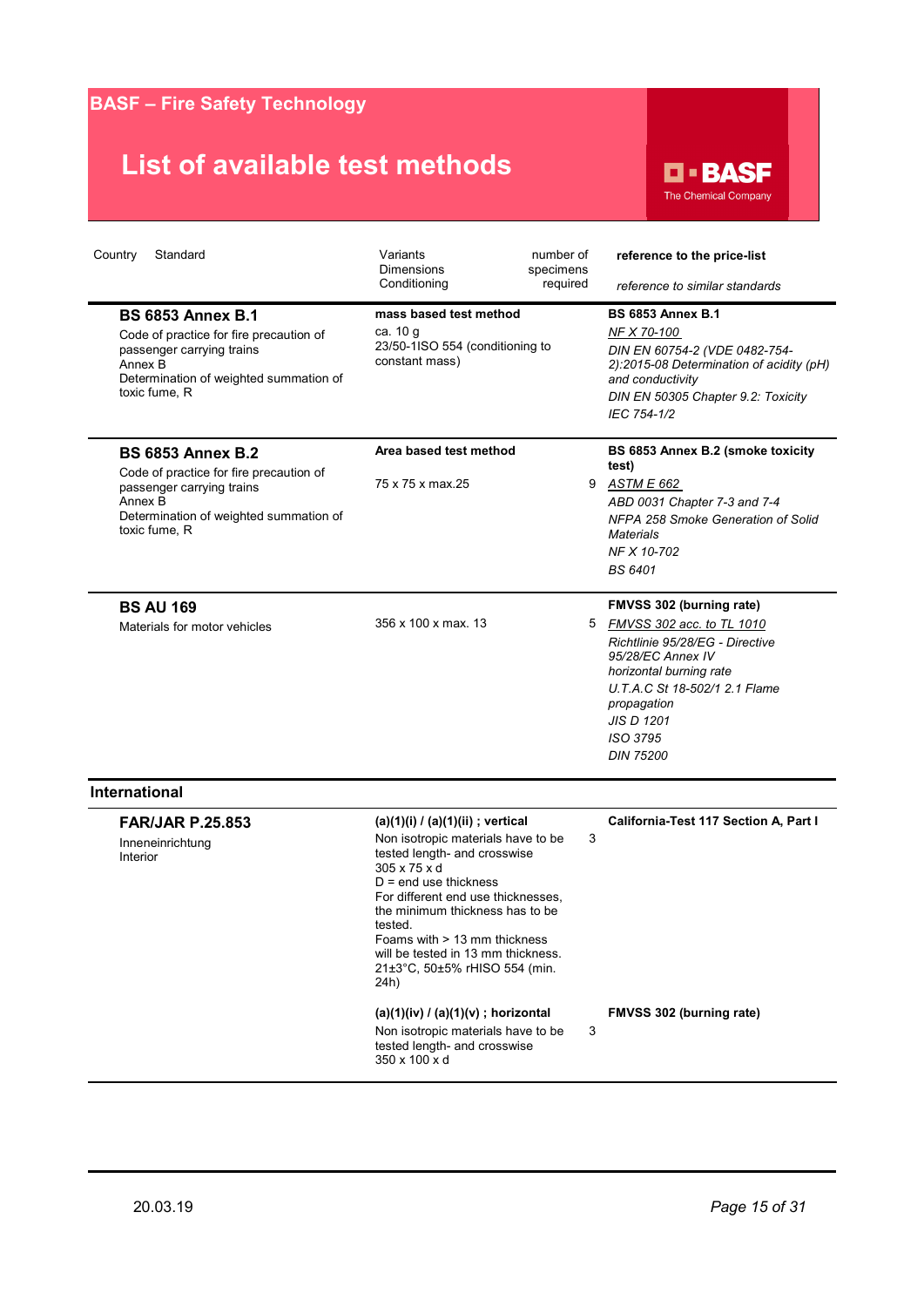

| Country<br>Standard<br>IEC 60695-11-10 (horizontal)<br>Prüfungen zur Beurteilung der Brandgefahr<br>Prüfflammen - Prüfverfahren mit 50-W-<br>Prüfflamme horizontal            | Variants<br>Dimensions<br>Conditioning<br>$125 + (-5)$ mm x 13 +/- 5 mm x<br>max. 13 mm<br>Deburred edges, radius max. 1,3<br>mm<br>(2x3)<br>23 +- 2 °C, 50 +- 5% rh                                                                                                                                                                                           | number of<br>specimens<br>required<br>6 | reference to the price-list<br>reference to similar standards<br>UL 94 HB (horizontal)<br>FMVSS 302 acc. to SAE<br>UL 94 HB<br>ASTM D 635<br>Richtlinie 97/24/EG<br>Directive 97/24/EC Annex 1<br>Horizontal burning rate                                                                                         |
|-------------------------------------------------------------------------------------------------------------------------------------------------------------------------------|----------------------------------------------------------------------------------------------------------------------------------------------------------------------------------------------------------------------------------------------------------------------------------------------------------------------------------------------------------------|-----------------------------------------|-------------------------------------------------------------------------------------------------------------------------------------------------------------------------------------------------------------------------------------------------------------------------------------------------------------------|
| <b>ISO 1182</b><br>Non-Combustibility-Test                                                                                                                                    | ø 45 x 50, V: 80 cm <sup>3</sup><br>The specimen must have an axial<br>hole (internal diameter 2 mm) The<br>length of the hole must be 25 mm<br>(to the middle of the specimen).<br>The bottom of the hole must be<br>plane.                                                                                                                                   | 5                                       | EN ISO 1182 (non combustibility test)<br>ISO 1182<br>EN ISO 1182<br>GB 3464-85<br><b>UNE 23-102</b><br>ÖNORM B 3800 (Entw.Beibl.) Non<br>combustibility<br>NT Fire 001<br><b>NEN 6064</b><br>JIS A 1321 Incombustibility-Test<br>IMO (Res.A.472(XII))<br>DS 1056<br>BS 476 Part 4 bzw. Part 11<br>AS 1530; Part 1 |
| <b>ISO 1716</b><br>Bestimmung der Verbrennungswärme                                                                                                                           | ISO 1716, Gross heat of combustion<br>Performed by laboratory of BASF<br>waste incineration.<br>ca. 50 g<br>Individual layers have to be tested<br>separately.<br>23 +- 2 °C, 50 +- 5% rhISO 554<br>(24 h)<br>ISO 1716, Net heat of combustion<br>ca. 50 g<br>Individual layers have to be tested<br>separately.<br>23 +- 2 °C, 50 +- 5% rh, ISO 554<br>(24 h) | 1<br>1                                  | Heizwertbestimmung<br>Heizwertbestimmung                                                                                                                                                                                                                                                                          |
| <b>ISO 3582</b><br>Flexible cellular polymeric materials -<br>Laboratory assessment of horizontal<br>burning characteristics of small specimens<br>subjected to a small flame | Test earliest 78 hrs. after<br>fabrication<br>150 x 50 x 5-13<br>Pre-conditioning at 23/50 or 27/65                                                                                                                                                                                                                                                            | 10                                      | UL 94 HBF /HF-1 /-2 (horizontal,<br>Foam products)                                                                                                                                                                                                                                                                |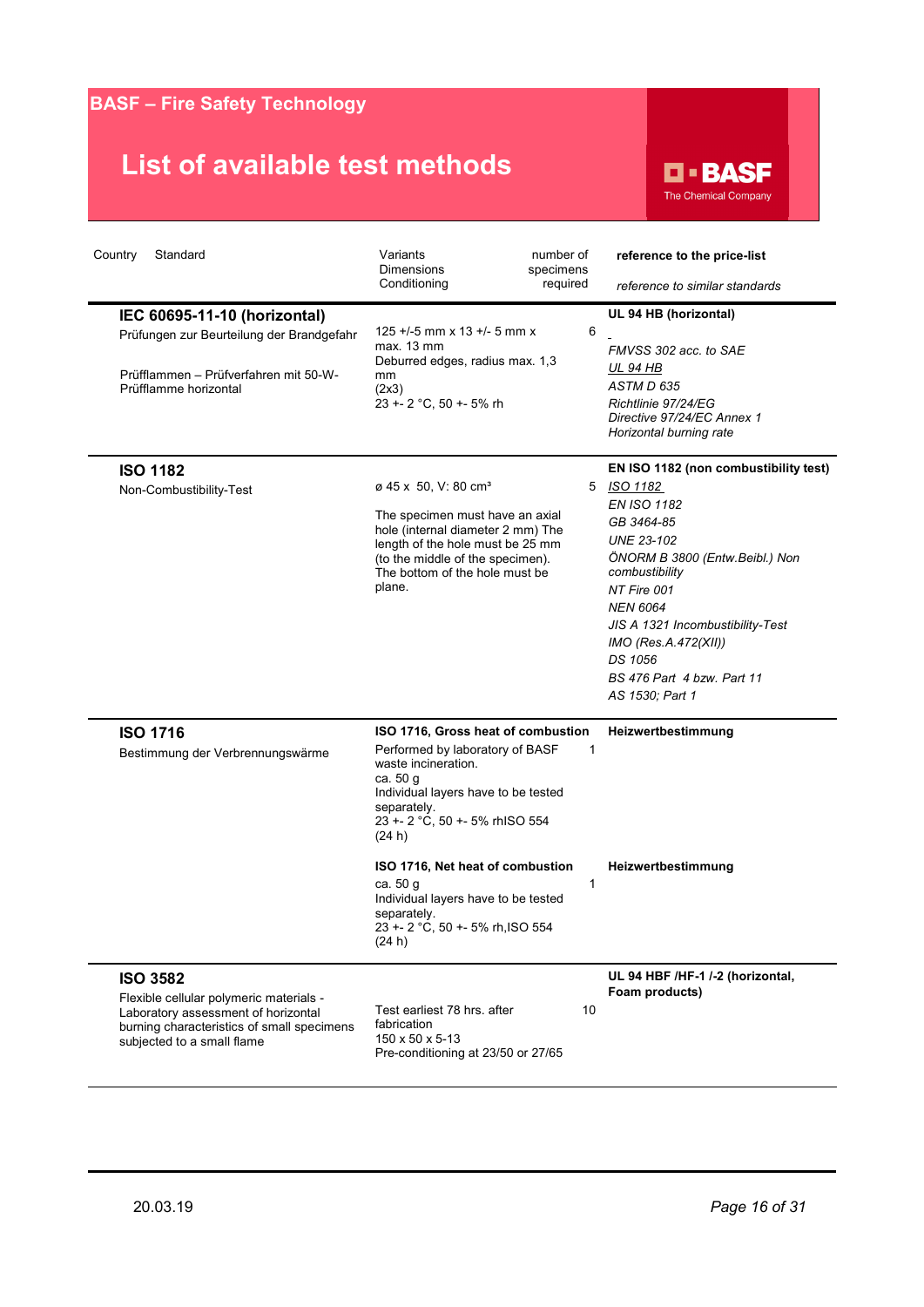### **List of available test methods**



| Country<br>Standard                      | Variants<br><b>Dimensions</b><br>Conditioning                                                                                                                                                                                                                                                                                                                                                                                                                                                                                                                                                                                                                                                                                                                                                                                          | number of<br>specimens<br>required | reference to the price-list<br>reference to similar standards                                                                                                                                                                                           |
|------------------------------------------|----------------------------------------------------------------------------------------------------------------------------------------------------------------------------------------------------------------------------------------------------------------------------------------------------------------------------------------------------------------------------------------------------------------------------------------------------------------------------------------------------------------------------------------------------------------------------------------------------------------------------------------------------------------------------------------------------------------------------------------------------------------------------------------------------------------------------------------|------------------------------------|---------------------------------------------------------------------------------------------------------------------------------------------------------------------------------------------------------------------------------------------------------|
| <b>ISO 3795</b><br>KFZ-Insassenraumteile | 356 x 100 x max.13                                                                                                                                                                                                                                                                                                                                                                                                                                                                                                                                                                                                                                                                                                                                                                                                                     |                                    | FMVSS 302 (burning rate)<br>5 FMVSS 302 acc. to TL 1010<br>Richtlinie 95/28/EG - Directive<br>95/28/EC Annex IV<br>horizontal burning rate<br>U.T.A.C St 18-502/1 2.1 Flame<br>propagation<br><b>JIS D 1201</b><br><b>DIN 75200</b><br><b>BS AU 169</b> |
| <b>ISO 4589-2</b><br>Oxygen-Index-Test   | Test specimen form I; for<br>moulding materials<br>$[80-150]$ x $[10 \pm 0.5]$ x $[4 \pm 0.25]$<br>(in mm)<br>23 (+-2) °C / 50 (+-5) % rHISO<br>554 (min. 88 h)<br>Test specimen form II; for cellular<br>materials<br>$[80-150]$ x $[10 \pm 0.5]$ x $[10 \pm 0.25]$<br>(in mm)<br>Test specimen form III; for sheet<br>materials "as received"<br>$[80-150]$ x $[10 \pm 0.5]$ x $[ \leq 10.5]$<br>(in mm)<br>Test specimen form IV; alternative<br>size for self-supporting moulding<br>or sheet materials, for electrical<br>purposes<br>$[70-150] \times [6,5 \pm 0,5] \times [3 \pm 0,25]$<br>(in mm)<br>Test specimen form V; for flexible<br>film or sheet<br>$[140 + 0 -5]$ x $[52 \pm 0.5]$ x $[5$ 10.5]<br>(in mm)<br>Test specimen form VI; for thin<br>film "as received"; limited to the<br>film that can be rolled by the | 20<br>20<br>20<br>20<br>20<br>20   | ISO 4589 (Oxygenindex, LOI)<br>ISO 4589-2<br>NT Fire 013<br><b>NES 714</b><br><b>JIS K 7201</b><br><b>BS 2782 Part 1</b>                                                                                                                                |

#### **ISO 5658-2**

Reaction to fire tests - Spread of flame Part 2: Lateral spread on building products in vertical configuration

**ISO 5658-2 (Spread of flame)**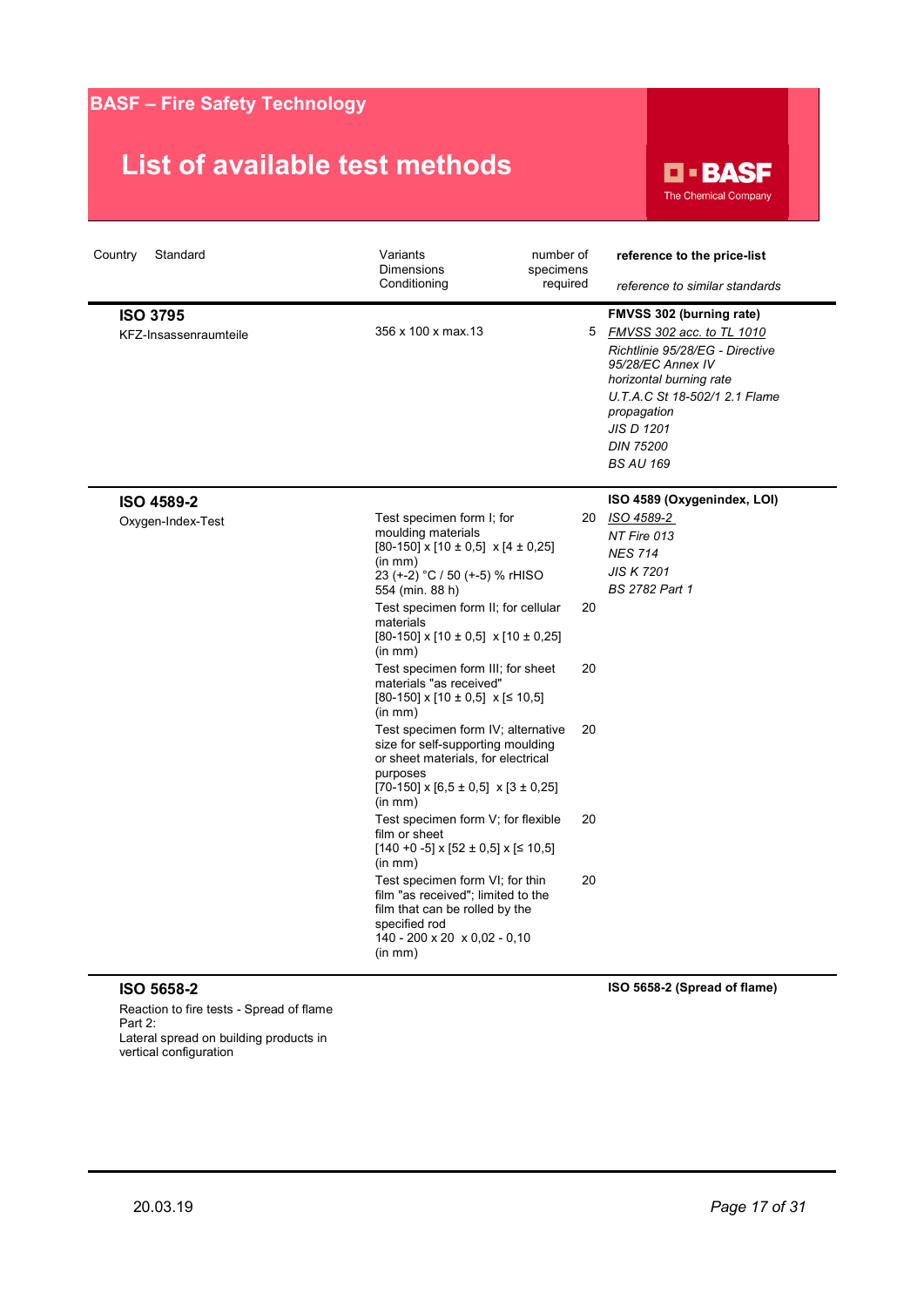

| Country<br>Standard           | Variants<br>number of<br><b>Dimensions</b><br>specimens<br>Conditioning<br>required                                                                                                                                                                                                                                                                                                                                                                                                                                                                                                         | reference to the price-list<br>reference to similar standards                       |
|-------------------------------|---------------------------------------------------------------------------------------------------------------------------------------------------------------------------------------------------------------------------------------------------------------------------------------------------------------------------------------------------------------------------------------------------------------------------------------------------------------------------------------------------------------------------------------------------------------------------------------------|-------------------------------------------------------------------------------------|
|                               | Product with orientation shall be<br>6<br>tested in both directions.<br>!! Please specify whether the test<br>shall be performed with backing,<br>or with air gap!!<br>$(800 + 0/-5)$ x $(155 + 0/-5)$ x max.<br>70 mm<br>6 specimen for each orientation.<br>Hoses and pipes: 800 mm long<br>sections shall be arranged<br>lengthwise into a test specimen so<br>that the frame of 800 x 155 mm ist<br>filled. Each test specimen shall<br>consist of at least 2 sections. See<br>ISO 5658-2:2006, Annex F.<br>23 +- 2 °C, 50 +- 5% rhISO 554<br>(conditioning to constant mass<br>$0,1\%$ |                                                                                     |
| ISO 5659-2                    | Determination of smoke density                                                                                                                                                                                                                                                                                                                                                                                                                                                                                                                                                              | ISO 5659-2 (smoke density test)                                                     |
| <b>Smoke Obscuration Test</b> | 25 kW/m <sup>2</sup> without pilot flame<br>12<br>25 kW/m <sup>2</sup> with pilot flame                                                                                                                                                                                                                                                                                                                                                                                                                                                                                                     |                                                                                     |
| (NBS-Kammer, horizontal)      | 50 kW/m <sup>2</sup> without pilot flame<br>50 kW/m <sup>2</sup> with pilot flame<br>3 tests for each irradiance level<br>$75 \pm 1 \times 75 \pm 1 \times$ max. $25 \pm 0.1$<br>(mm)<br>Maximum dimensions need to be<br>respected!<br>min 3 samples as spare<br>23 +- 2 °C, 50 +- 10% rhISO 554<br>(conditioning to constant mass)                                                                                                                                                                                                                                                        |                                                                                     |
|                               | Determination of smoke density at<br>one irradiance level.                                                                                                                                                                                                                                                                                                                                                                                                                                                                                                                                  | ISO 5659-2 (smoke density test)                                                     |
|                               | 8<br>3 single tests<br>75 ± 1 x 75 ± 1 x max. 25 ± 0,1<br>(mm)<br>Maximum dimensions need to be<br>respected!<br>3 specimens for test, plus 5 as<br>spare<br>23 +- 2 °C, 50 +- 10% rhISO 554<br>(conditioning to constant mass)                                                                                                                                                                                                                                                                                                                                                             | ISO 5659-2 Determination of smoke<br>density at one irradiance level.<br>ISO 5659-2 |
|                               |                                                                                                                                                                                                                                                                                                                                                                                                                                                                                                                                                                                             | ISO 5659-2 (smoke density test)                                                     |
|                               | 25 kW/m <sup>2</sup> , horizontal, flaming<br>6<br>mode<br>$75 \pm 1 \times 75 \pm 1 \times \text{max. } 25 \pm 0.1$<br>(mm)<br>Maximum dimensions need to be<br>respected!<br>3 samples as spare.<br>23/50ISO 554 (conditioning to<br>constant mass)                                                                                                                                                                                                                                                                                                                                       |                                                                                     |
|                               | Determination of smoke density and<br>smoke toxicity                                                                                                                                                                                                                                                                                                                                                                                                                                                                                                                                        | ISO 5659-2 (Smoke densitiy + FTIR-<br>analysis)                                     |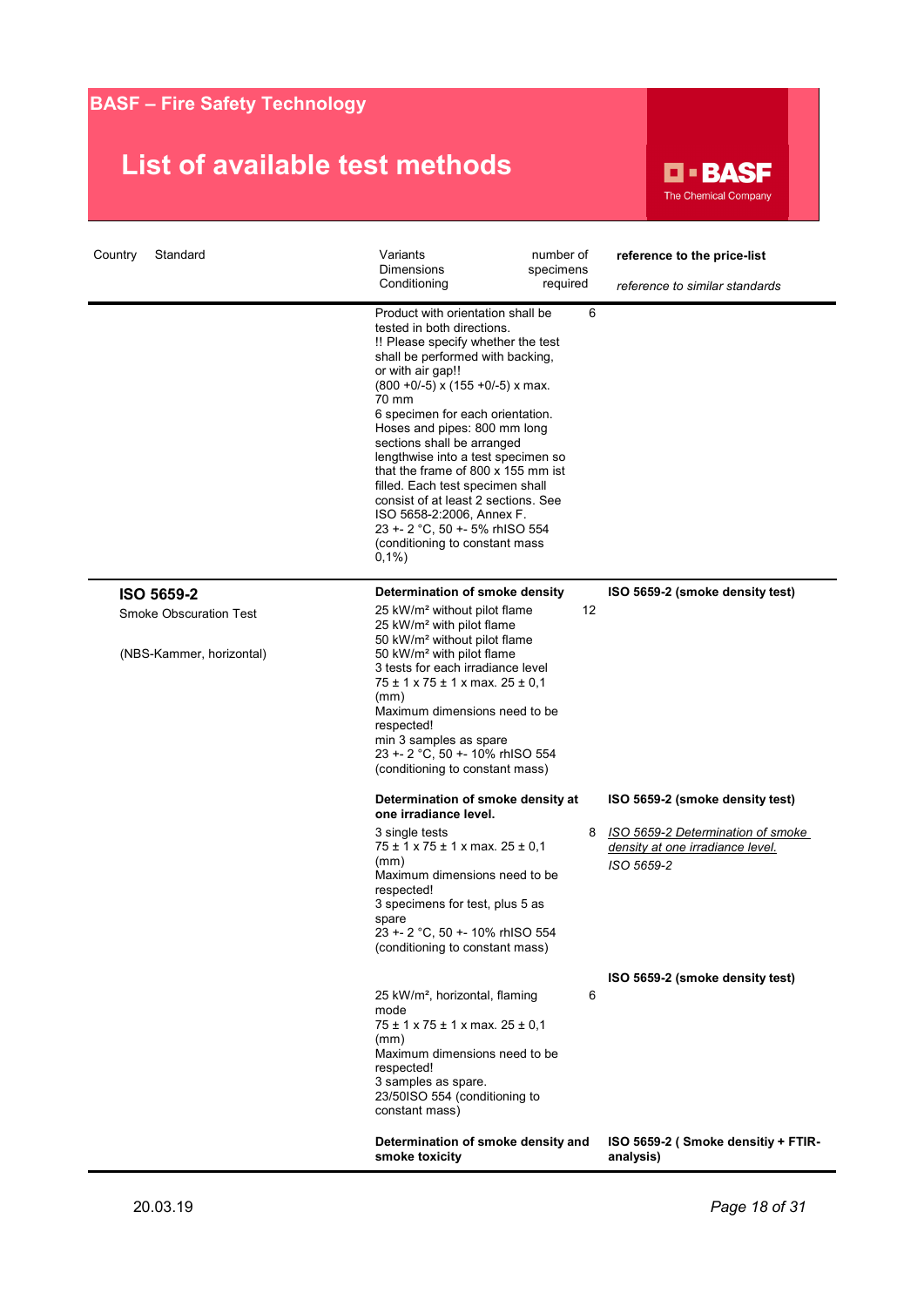

| Standard<br>Country                                                                                                                 | Variants<br><b>Dimensions</b><br>Conditioning                                                                                                                                                                                                                                                                                                                                                       | number of<br>specimens<br>required | reference to the price-list<br>reference to similar standards                      |
|-------------------------------------------------------------------------------------------------------------------------------------|-----------------------------------------------------------------------------------------------------------------------------------------------------------------------------------------------------------------------------------------------------------------------------------------------------------------------------------------------------------------------------------------------------|------------------------------------|------------------------------------------------------------------------------------|
|                                                                                                                                     | For EN 45545-2 or CEN/TS<br>45545: Please define irradiance<br>(25 / 50 kW/m <sup>2</sup> )!<br>$75 \pm 1 \times 75 \pm 1 \times \text{max}$ . 25 ± 0,1<br>(mm)<br>Maximum dimensions need to be<br>respected!<br>3 specimens for test; plus 5 as<br>spare.<br>23 +- 2 °C, 50 +- 10% rhISO 554<br>(conditioning to constant mass)                                                                   | 8                                  |                                                                                    |
|                                                                                                                                     | <b>Determination of Smoke Gas Toxicity</b><br>acc. to DIN 5510-2 Annex C<br>25 kW/m <sup>2</sup> , horizontal, flaming<br>mode<br>$75 \pm 1 \times 75 \pm 1 \times$ max. $25 \pm 0.1$<br>(mm)<br>Maximum dimensions need to be<br>respected!<br>Gas sampling at 4 and 8 minutes<br>for each specimen for gas<br>analysis.<br>3 samples as spare.<br>23/50ISO 554 (conditioning to<br>constant mass) | 6                                  | ISO 5659-2 (Determination of Smoke<br>Toxicity, DIN 5510-2)                        |
| ISO 5660-1<br>Rate of Heat Release<br>(Cone-Calorimeter)                                                                            | 100 $(+0/-2)$ x 100 $(+0/-2)$ x<br>max.50<br>Maximum dimensions need to be<br>respected!<br>23 +- 2 °C, 50 +- 5% rhISO 554<br>(conditioning to constant mass<br>$0,1\%$                                                                                                                                                                                                                             |                                    | ISO 5660 (Cone-Calorimeter)<br>7 ISO 5660-1<br>ISO 5660-2<br>AS/NZS 3837           |
| ISO 5660-2<br>Rate of smoke release<br>(Cone Calorimeter)                                                                           | 100 $(+0/-2)$ x 100 $(+0/-2)$ x<br>max.50<br>(3 samples per irradiance level,<br>plus 3 as spare)<br>23 +- 2 °C, 50 +- 5% rhISO 554<br>(conditioning to constant mass<br>$0,1\%$                                                                                                                                                                                                                    |                                    | ISO 5660 (Cone-Calorimeter)<br>9 ISO 5660-1<br>AS/NZS 3837                         |
| <b>ISO 6940</b><br>Textile fabrics- Burning behaviour-<br>Determination of ease of ignition of<br>vertically oriented specimens     | 200 x 80 x d<br>warp and fill direction (2x15)                                                                                                                                                                                                                                                                                                                                                      | 30                                 | Price per enquiry<br>ISO 6940<br>U.T.A.C. St 18-502/2 2.1 vertical test            |
| <b>ISO 6941</b><br>Textile fabrics- Burning behaviour-<br>Measurement of flame spread properties<br>of vertically orient. specimens | 560 x 170 x d<br>warp and fill direction (2x6)                                                                                                                                                                                                                                                                                                                                                      | 12                                 | Price per enquiry<br>ISO 6941<br>U.T.A.C. St 18-502/2 2.2 vertical<br>burning rate |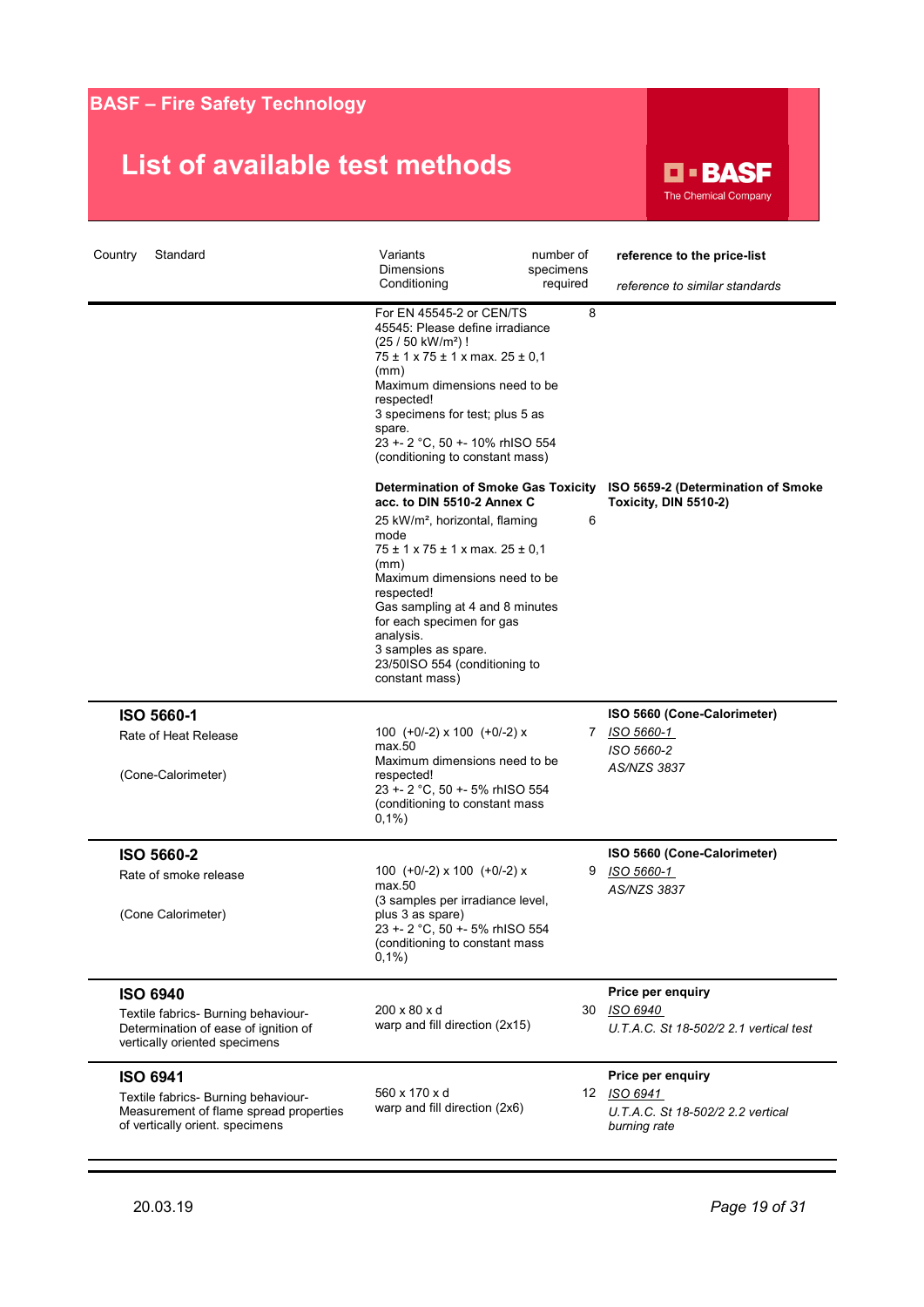

| Country<br>Standard                                                                                                                                | Variants<br><b>Dimensions</b><br>Conditioning                                                                                                                                                                                                             | number of<br>specimens<br>required | reference to the price-list<br>reference to similar standards                                                                                                                                                                               |
|----------------------------------------------------------------------------------------------------------------------------------------------------|-----------------------------------------------------------------------------------------------------------------------------------------------------------------------------------------------------------------------------------------------------------|------------------------------------|---------------------------------------------------------------------------------------------------------------------------------------------------------------------------------------------------------------------------------------------|
| <b>ISO 9239</b><br>Floor Coverings- Determination of Critical<br>Radiant Flux Using a Radiant Heat Energy<br>Source                                | 1050 x 230 x d<br>Length- and Crosswise (2x3)<br>23/50-2EN 13238 (min. 2<br>Wochen; od. je nach Prod. Bis zu<br>2 Monaten)                                                                                                                                | 6                                  | DIN 4102 -14 (B1, Flooring)<br>ASTM E 648<br>EN ISO 9239-1<br>DIN 4102 -14; Flooring test<br>Schweizer Wegleitung Part B 2.4<br>Flooring<br><b>NEN 1775</b><br>DIN 5510 Teil 2 SF1-SF3 acc. DIN<br>4102 T.14 or. ISO 9239-1 (Flooring test) |
| <b>ISO 9772</b><br>Cellular plastics - Determination of<br>horizontal burning characteristics of small<br>specimen subjected to a small flame      | $150 \pm 10 \times 50 \pm 1$ , x max 13 mm<br>a) >=48h: 23 +-2 °C/50 +-5 % rH;<br>b) 168 h: 70+-2°C                                                                                                                                                       | 20                                 | UL 94 HBF /HF-1 /-2 (horizontal,<br>Foam products)                                                                                                                                                                                          |
|                                                                                                                                                    |                                                                                                                                                                                                                                                           |                                    | ISO 9772<br>ISO 9772                                                                                                                                                                                                                        |
| <b>UIC 564.2</b><br>Schienenfahrzeuge                                                                                                              | Annex 12<br><b>Fire Resistance of floor coverings</b><br>Floor covering on a substrate<br>according to UIC 564-2 Annex 4,<br>class A<br>Substrate: 160 mm x 300 mm x<br>$10 \text{ mm}$<br>Floor covering: 160 mm x 300 mm<br>x d<br>23/50-1ISO 554 (48h) | 3                                  | DIN 5510-2 (DB-Brandschacht)                                                                                                                                                                                                                |
|                                                                                                                                                    | Annex 13<br>seats, paper cushion test<br>Complete Seat with back, base,<br>armrests,                                                                                                                                                                      | 3                                  | DIN 5510-2 (paper-cushion-test), not<br>vandalised                                                                                                                                                                                          |
|                                                                                                                                                    |                                                                                                                                                                                                                                                           |                                    | UL 94 HBF /HF-1 /-2 (horizontal,<br>Foam products)                                                                                                                                                                                          |
|                                                                                                                                                    | 150 x 50 x 5-13<br>2 samples lengthwise, 2 samples<br>crosswise<br>23 +- 2 °C, 50 +- 5% rhISO 554<br>(min 16 hrs.)                                                                                                                                        | 4                                  |                                                                                                                                                                                                                                             |
| UIC Kodex 564-2<br>Vorschriften über Brandverhütung und<br>Feuerbekämpfung für die im<br>internationalen Verkehr eingesetzten<br>Schienenfahrzeuge | Annex 6:<br>Fire resistance of rubber gaskets for<br>doors and windows<br>320 mm length<br>Bunsen burner, Butane or<br>Propane gas fired<br>23/50-1ISO 554                                                                                                | 3                                  | <b>ASTM C 1166 (Lock-Strip Gaskets)</b>                                                                                                                                                                                                     |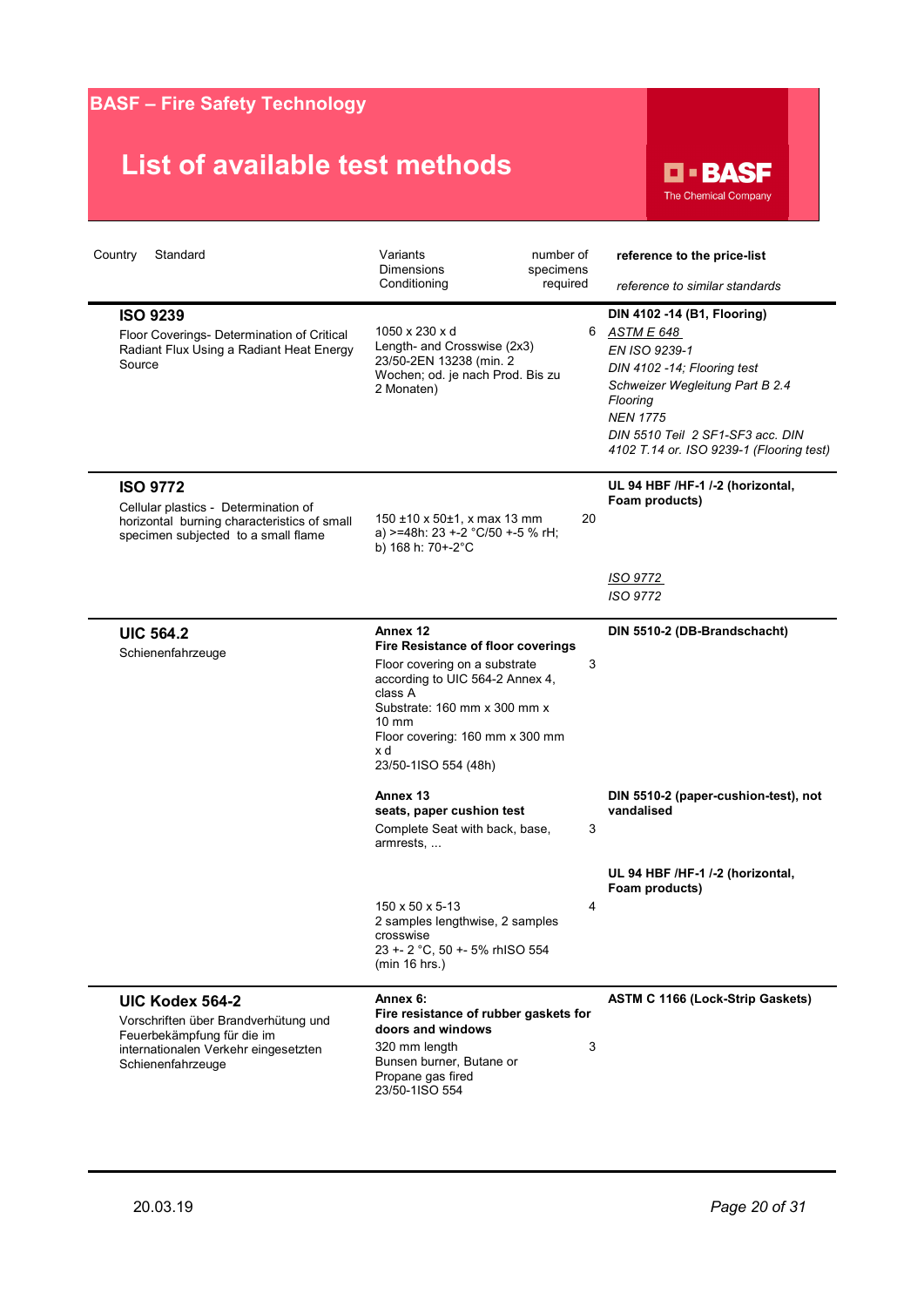

| Country<br>Standard                                                                                 | Variants<br><b>Dimensions</b><br>Conditioning                                                                                                                                                                                        | number of<br>specimens<br>required | reference to the price-list<br>reference to similar standards                                                                                                                                                                                                                                                                                         |
|-----------------------------------------------------------------------------------------------------|--------------------------------------------------------------------------------------------------------------------------------------------------------------------------------------------------------------------------------------|------------------------------------|-------------------------------------------------------------------------------------------------------------------------------------------------------------------------------------------------------------------------------------------------------------------------------------------------------------------------------------------------------|
| <b>Italy</b>                                                                                        |                                                                                                                                                                                                                                      |                                    |                                                                                                                                                                                                                                                                                                                                                       |
| <b>UNI 8456</b><br>Piccola fiamma                                                                   | Combustible materials which can be<br>exposed to a flame on both surfaces<br>free hanging<br>340 x 104 x d<br>five in production direction and<br>five perpendicular to production<br>direction                                      | 10                                 | UNI 8456 (ital. small burner)<br>DIN 4102 - 1: (B2/B3)<br>EN ISO 11925-2 Annex A<br>BS 5438 Test 2A. Limited flame spread:<br>face ignition<br>EN ISO 11925-2 Flame application 15 s<br>or 30 s<br>ÖNORM B 3800 (Entw.Beibl.) class B2,<br>small burner test<br>UNI 8457 Combustible materials which<br>can be exposed to a flame on one<br>surface   |
| <b>UNI 8457</b><br>Piccola fiamma                                                                   | Combustible materials which can be<br>exposed to a flame on one surface<br>free hanging<br>340 x 104 x d<br>five in production direction and<br>five perpendicular to production<br>direction<br>with backing board<br>340 x 104 x d | 10<br>10                           | UNI 8457 (ital. small burner)<br>DIN 4102 - 1: (B2/B3)<br>UNI 8456 Combustible materials which<br>can be exposed to a flame on both<br>surfaces<br>EN ISO 11925-2 Annex A<br>BS 5438 Test 2A. Limited flame spread:<br>face ignition<br>EN ISO 11925-2 Flame application 15 s<br>or 30 s<br>ÖNORM B 3800 (Entw.Beibl.) class B2,<br>small burner test |
| <b>UNI 9175</b><br>Reazione al Fuoco di Mobili imbottiti<br>sottoposti all'Azione di piccola fiamma | Base upholstery (foam): 450 x 300<br>x d<br>Base upholstery (foam): 450 x 450<br>x d<br>Fabric: acc. to foam thickness:<br>800 x 650 x d                                                                                             |                                    | UNI 9175 (flame test)<br>5 BS 5852 Part 1-6<br>NT Fire 014<br>JIS A 1321 Surface-Test<br>EN 1021 Part 2: small flame test<br>EN 1021 Part 1: smouldering cigarette                                                                                                                                                                                    |
| Japan                                                                                               |                                                                                                                                                                                                                                      |                                    |                                                                                                                                                                                                                                                                                                                                                       |
| <b>JIS D 1201</b><br><b>Materials for Automobiles</b>                                               | 350 x 100 x max 12                                                                                                                                                                                                                   | 5                                  | FMVSS 302 (burning rate)<br>FMVSS 302 acc. to TL 1010<br>Richtlinie 95/28/EG - Directive<br>95/28/EC Annex IV<br>horizontal burning rate<br>U.T.A.C St 18-502/1 2.1 Flame<br>propagation<br>ISO 3795<br><b>DIN 75200</b><br><b>BS AU 169</b>                                                                                                          |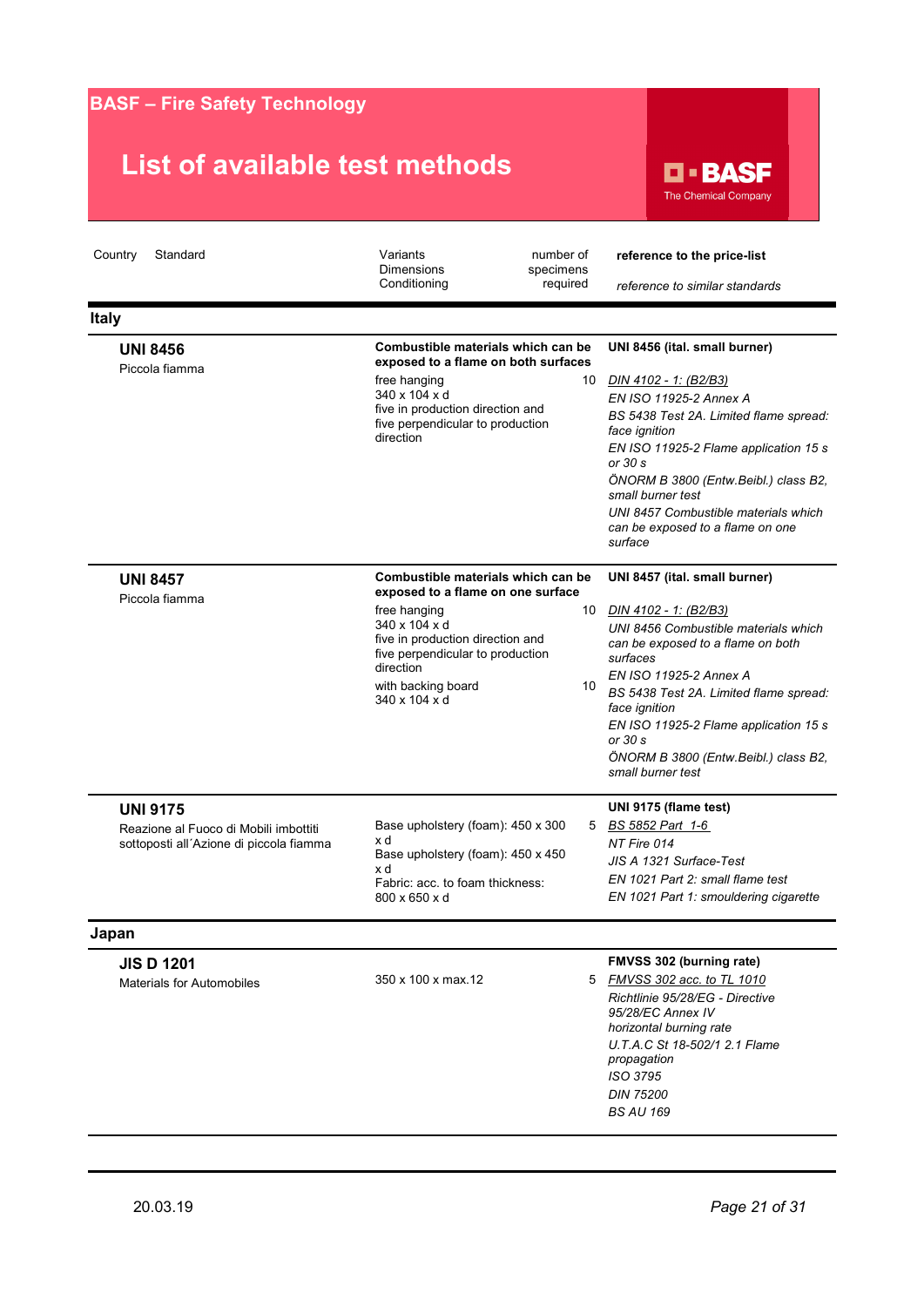

| Standard<br>Country                   | Variants<br><b>Dimensions</b><br>Conditioning                                                | number of<br>specimens<br>required | reference to the price-list<br>reference to similar standards                             |
|---------------------------------------|----------------------------------------------------------------------------------------------|------------------------------------|-------------------------------------------------------------------------------------------|
| <b>JIS K7201</b><br>Oxygen-Index-Test | solid materials<br>70-150 x 6.5 x 3<br>flexible materials, foams<br>$140 \times 52 \times d$ | 30<br>30                           | <b>ASTM D 2863 (LOI)</b><br>ISO 4589-2<br>NT Fire 013<br><b>NES 714</b><br>BS 2782 Part 1 |
| <b>Netherland</b>                     |                                                                                              |                                    |                                                                                           |

| <b>NEN 1775</b>                              |                                  |   | DIN 4102 -14 (B1, Flooring)                      |
|----------------------------------------------|----------------------------------|---|--------------------------------------------------|
| Bodenbeläge u.-beschichtungen                | 1050 x 230 x d                   |   | 4 ASTM E 648                                     |
|                                              |                                  |   | EN ISO 9239-1                                    |
| incl. Rauchdichtemessung                     |                                  |   | DIN 4102 -14; Flooring test                      |
|                                              |                                  |   | Schweizer Wegleitung Part B 2.4<br>Flooring      |
|                                              |                                  |   | ISO 9239                                         |
|                                              |                                  |   | DIN 5510 Teil 2 SF1-SF3 acc. DIN                 |
|                                              |                                  |   | 4102 T.14 or. ISO 9239-1 (Flooring test)         |
| <b>NEN 21210</b>                             |                                  |   | UL 94 HB (horizontal)                            |
| Determination of flammability of plastics in | $125 \times 13 \times 3$         |   | 5 IEC 60065 Burner test                          |
| the form of bars                             |                                  |   | ISO 1210 Method A - Determination of             |
|                                              |                                  |   | linear burning rate o horizontal<br>specimens    |
|                                              |                                  |   | IEC 60695 Part 11-5: Needle flame test           |
|                                              |                                  |   | BS 415 Part 20.2                                 |
| <b>NEN 6064</b>                              |                                  |   | EN ISO 1182 (non combustibility test)            |
| Non-Combustibility-Test                      | ø 45 x 50, V: 80 cm <sup>3</sup> | 5 | ISO 1182                                         |
|                                              |                                  |   | <b>EN ISO 1182</b>                               |
|                                              |                                  |   | GB 3464-85                                       |
|                                              |                                  |   | <b>UNE 23-102</b>                                |
|                                              |                                  |   | ÖNORM B 3800 (Entw.Beibl.) Non<br>combustibility |
|                                              |                                  |   | NT Fire 001                                      |
|                                              |                                  |   | JIS A 1321 Incombustibility-Test                 |
|                                              |                                  |   | IMO (Res.A.472(XII))                             |
|                                              |                                  |   | DS 1056                                          |
|                                              |                                  |   | BS 476 Part 4 bzw. Part 11                       |
|                                              |                                  |   | AS 1530; Part 1                                  |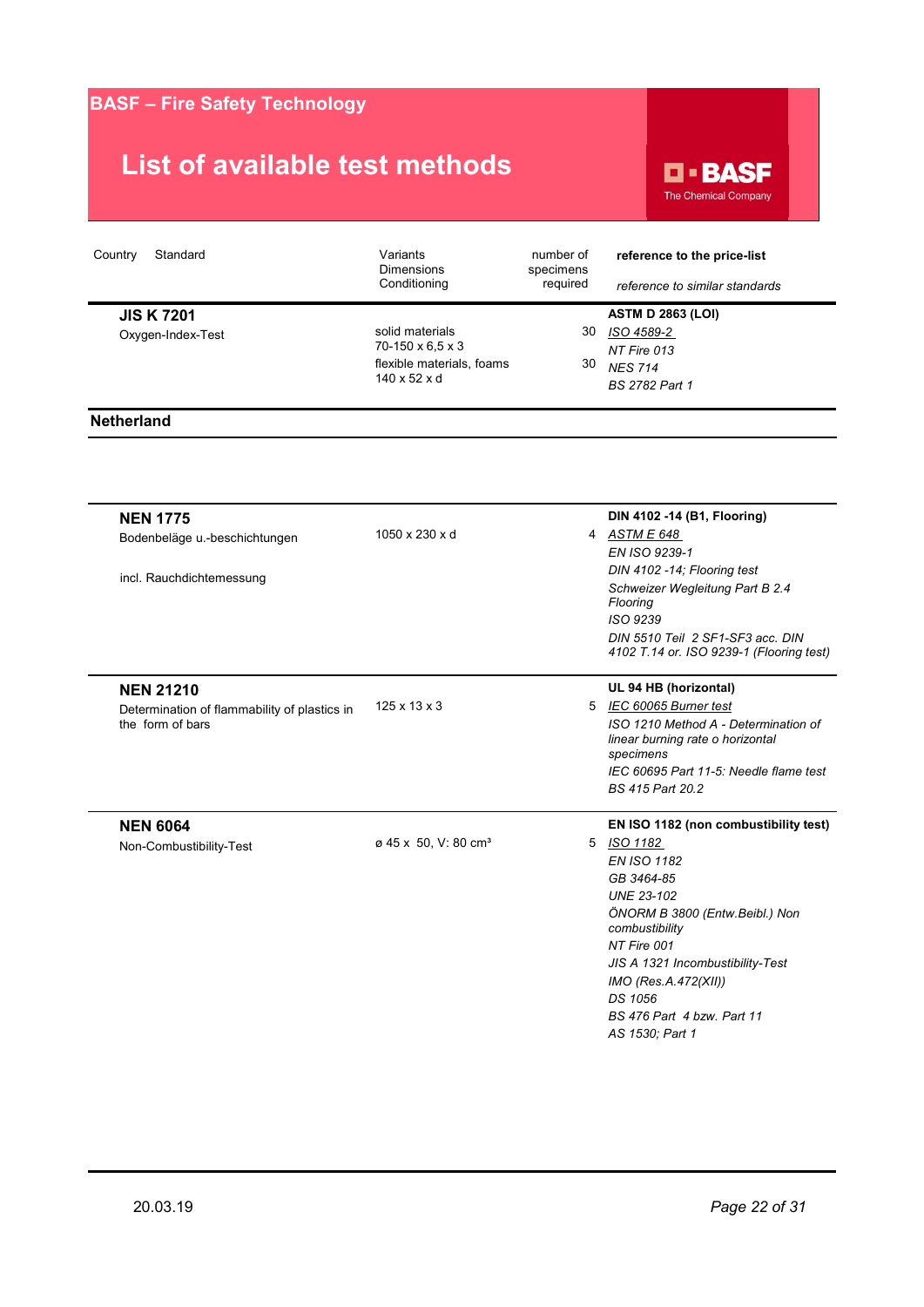| <b>BASF - Fire Safety Technology</b>                                                        |                                                                                                                                          |                                    |                                                                                                                                                                                                                                                                                                             |
|---------------------------------------------------------------------------------------------|------------------------------------------------------------------------------------------------------------------------------------------|------------------------------------|-------------------------------------------------------------------------------------------------------------------------------------------------------------------------------------------------------------------------------------------------------------------------------------------------------------|
| List of available test methods                                                              |                                                                                                                                          |                                    | <b>D - BASF</b><br><b>The Chemical Company</b>                                                                                                                                                                                                                                                              |
| Country<br>Standard                                                                         | Variants<br><b>Dimensions</b><br>Conditioning                                                                                            | number of<br>specimens<br>required | reference to the price-list<br>reference to similar standards                                                                                                                                                                                                                                               |
| <b>Sweden</b>                                                                               |                                                                                                                                          |                                    |                                                                                                                                                                                                                                                                                                             |
| <b>Volvo Standard 104-0001</b><br>Flammability (burning behaviour) of<br>interior materials | 356 x 100 x max. 13<br>10 specimen in lengthwise and<br>crosswise direction<br>23 +- 2 °C, 50 +- 5% rhISO 554<br>(min. 24 hrs, max. 7 d) | 5                                  | FMVSS 302 (burning rate)                                                                                                                                                                                                                                                                                    |
| <b>Switzerland</b>                                                                          |                                                                                                                                          |                                    |                                                                                                                                                                                                                                                                                                             |
| <b>Schweizer Wegleitung</b><br>für Feuerpolizeivorschriften                                 | Part B 2.4 Flooring<br>1050 x 250                                                                                                        |                                    | DIN 4102 -14 (B1, Flooring)<br>6 ASTM E 648<br>EN ISO 9239-1<br>DIN 4102 -14; Flooring test<br><b>NEN 1775</b><br>ISO 9239<br>DIN 5510 Teil 2 SF1-SF3 acc. DIN<br>4102 T.14 or. ISO 9239-1 (Flooring test)                                                                                                  |
| <b>Skandinavia</b>                                                                          |                                                                                                                                          |                                    |                                                                                                                                                                                                                                                                                                             |
| NT Fire 001<br>Non-Combustibility-Test                                                      | ø 45 x 50, V: 80 cm <sup>3</sup>                                                                                                         |                                    | EN ISO 1182 (non combustibility test)<br>5 ISO 1182<br><b>EN ISO 1182</b><br>GB 3464-85<br><b>UNE 23-102</b><br>ÖNORM B 3800 (Entw.Beibl.) Non<br>combustibility<br><b>NEN 6064</b><br>JIS A 1321 Incombustibility-Test<br>IMO (Res.A.472(XII))<br>DS 1056<br>BS 476 Part 4 bzw. Part 11<br>AS 1530; Part 1 |
| NT Fire 013<br>Oxygen-Index-Test                                                            | solid materials<br>80-150 x 6,5 x 3<br>films<br>140 x 52 x < 10,5<br>foam products<br>80-150 x 10 x 10                                   | 30<br>30                           | <b>ASTM D 2863 (LOI)</b><br>30 ISO 4589-2<br><b>NES 714</b><br><b>JIS K 7201</b><br><b>BS 2782 Part 1</b>                                                                                                                                                                                                   |
| NT Fire 014<br>Furniture - Upholstered Seats: Ignitability                                  | Base upholstery (foam): 450 x 300<br>x d<br>Base upholstery (foam): 450 x 450<br>x d<br>Fabric: acc. to foam thickness:<br>800 x 650 x d |                                    | BS 5852 (z.B.: Crib 5, Crib 7)<br>3 BS 5852 Part 1-6<br>JIS A 1321 Surface-Test<br>EN 1021 Part 2: small flame test<br>EN 1021 Part 1: smouldering cigarette<br><b>UNI 9175</b>                                                                                                                             |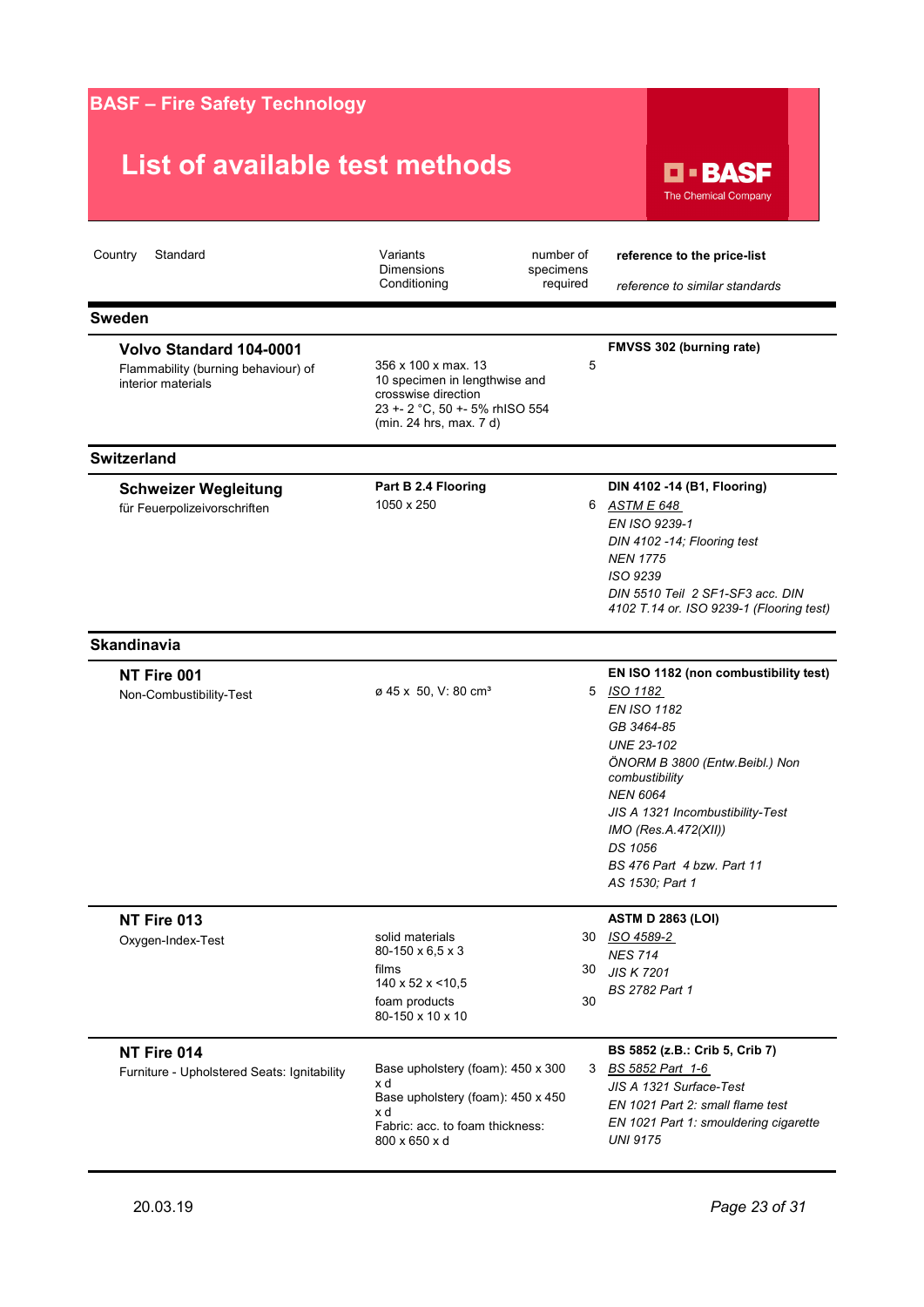| <b>BASF - Fire Safety Technology</b>                                  |                                                                                                                                                                                                                                     |                                    |                                                                                                                                                                                                                                                                                                       |
|-----------------------------------------------------------------------|-------------------------------------------------------------------------------------------------------------------------------------------------------------------------------------------------------------------------------------|------------------------------------|-------------------------------------------------------------------------------------------------------------------------------------------------------------------------------------------------------------------------------------------------------------------------------------------------------|
| List of available test methods                                        |                                                                                                                                                                                                                                     |                                    | <b>D - BASF</b><br><b>The Chemical Company</b>                                                                                                                                                                                                                                                        |
| Country<br>Standard                                                   | Variants<br><b>Dimensions</b><br>Conditioning                                                                                                                                                                                       | number of<br>specimens<br>required | reference to the price-list<br>reference to similar standards                                                                                                                                                                                                                                         |
| <b>Spain</b>                                                          |                                                                                                                                                                                                                                     |                                    |                                                                                                                                                                                                                                                                                                       |
| <b>UNE 23-102</b><br>Incombustibilidad                                | cylindrical samples<br>ø 45 x 50, V: 80 cm <sup>3</sup>                                                                                                                                                                             |                                    | EN ISO 1182 (non combustibility test)<br>5 ISO 1182<br><b>EN ISO 1182</b><br>GB 3464-85<br>ÖNORM B 3800 (Entw.Beibl.) Non<br>combustibility<br>NT Fire 001<br><b>NEN 6064</b><br>JIS A 1321 Incombustibility-Test<br>IMO (Res.A.472(XII))<br>DS 1056<br>BS 476 Part 4 bzw. Part 11<br>AS 1530; Part 1 |
| <b>UNE 23-721</b><br>Radiacion                                        | The exposed surface of sandwich<br>panels has to be grooved (2 mm).<br>The groove should be placed from<br>the middle of the narrow side 180<br>mm in direction of the sample<br>centre parallel to the long side.<br>400 x 300 x d | 4                                  | NF P 92-501 (Epiradiateur)                                                                                                                                                                                                                                                                            |
| <b>UNE 23-723</b><br>Quemador electrico                               | 600 x 180 x max.5                                                                                                                                                                                                                   |                                    | NF P 92-503 (electrical burner)<br>4 NF P 92-503<br>U.T.A.C St 18-502/1 2.3 electrical burner                                                                                                                                                                                                         |
| <b>UNE 23-725</b><br>Goteo aplicable a los materiales fusibles        | 70 x 70 x d                                                                                                                                                                                                                         |                                    | NF P 92-505 (dripping test)<br>4 NF P 92-505<br>Richtlinie 95/28/EG - Directive<br>95/28/EC Annex V<br>Dripping test<br>U.T.A.C St 18-502/1 2.2 Dripping test                                                                                                                                         |
| <b>USA</b>                                                            |                                                                                                                                                                                                                                     |                                    |                                                                                                                                                                                                                                                                                                       |
| <b>ASTM C 542</b><br>Lock Strip Gaskets<br>(Prüfung nach ASTM C 1192) | 460 x 25 x 13                                                                                                                                                                                                                       | 6                                  | <b>ASTM C 1166 (Lock-Strip Gaskets)</b>                                                                                                                                                                                                                                                               |
| <b>ASTM D 2863</b><br>Oxygen-Index-Test                               |                                                                                                                                                                                                                                     |                                    | ISO 4589 (Oxygenindex, LOI)                                                                                                                                                                                                                                                                           |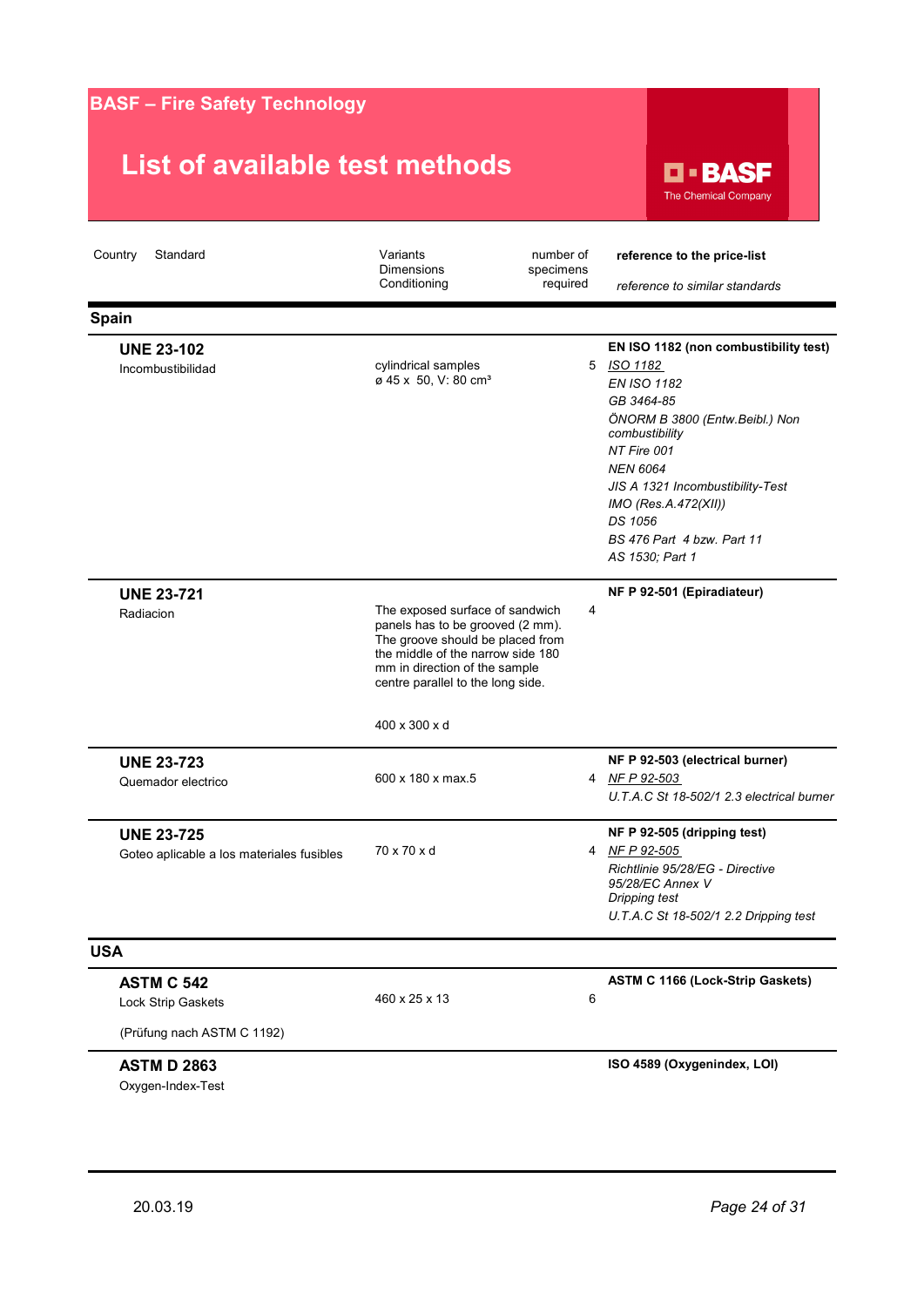

| Country<br>Standard                                                                                                                                                                               | Variants<br>Dimensions                                                                                                                                               | number of<br>specimens | reference to the price-list                                                                                                                                                                          |
|---------------------------------------------------------------------------------------------------------------------------------------------------------------------------------------------------|----------------------------------------------------------------------------------------------------------------------------------------------------------------------|------------------------|------------------------------------------------------------------------------------------------------------------------------------------------------------------------------------------------------|
|                                                                                                                                                                                                   | Conditioning                                                                                                                                                         | required               | reference to similar standards                                                                                                                                                                       |
|                                                                                                                                                                                                   | Test specimen form I; for<br>moulding materials<br>80-150 x 10,0 x 4,0                                                                                               | 30                     | <u>ASTM D 2863</u><br>ISO 4589-2                                                                                                                                                                     |
|                                                                                                                                                                                                   | Test specimen form II; for cellular<br>materials<br>80-150 x 10,0 x 10,0                                                                                             | 30                     |                                                                                                                                                                                                      |
|                                                                                                                                                                                                   | Test specimen form III; for sheet<br>materials "as received"<br>$80-150 \times 10,0 \times \le 10,5$                                                                 | 30                     |                                                                                                                                                                                                      |
|                                                                                                                                                                                                   | Test specimen form IV; alternative<br>size for self-supporting moudling<br>or sheet materials, for electrical<br>purposes<br>70-150 x 6,5 x 3                        | 30                     |                                                                                                                                                                                                      |
|                                                                                                                                                                                                   | Test specimen form V; for flexible<br>film or sheet<br>$140 \times 52 \times \le 10.5$                                                                               | 30                     |                                                                                                                                                                                                      |
|                                                                                                                                                                                                   | Test specimen form VI; for thin<br>film "as received"; limited to the<br>film that can be rolled by the<br>specified rod<br>$140 - 200 \times 20 \times 0.02 - 0.10$ | 30                     |                                                                                                                                                                                                      |
| <b>ASTM D 3874-90a</b><br>Standard Test Method for Ignition of<br>Materials by Hot Wire Sources                                                                                                   | <b>Hot Wire Ignition</b><br>$125 \times 12.5 \times d$<br>23/50-1ISO 554 (min. 40 h)                                                                                 | 5                      | IEC 60695-2-10 (Glow-wire-test)                                                                                                                                                                      |
| <b>ASTM D 635</b><br>Standard Test Method for Rate of Burning<br>and/or Extent and Time of Burning of<br>plastics in a Horizontal Position<br>Aquivalent zu Methode A der IEC 60695-<br>$11 - 10$ | 3 single tests<br>125 +/-5 mm x 13 +/- 0,5 mm x d<br>23 +- 2 °C, 50 +- 5% rhASTM D<br>618 (min 48h)                                                                  | 10                     | UL 94 HB (horizontal)<br>UL 94 HB<br>IEC 60695-11-10 (horizontal)<br>Richtlinie 97/24/EG<br>Directive 97/24/EC Annex 1<br>Horizontal burning rate<br>IEC 60695-11-10 (horizontal)<br><b>UL 94 HB</b> |
| <b>ASTM E 1354</b><br>Heat and Visible Smoke Release Rates<br>for Materials and Products Using an<br>Oxygen Consumption Calorimeter<br>(Cone-Calorimeter)                                         | 100 x 100 x max. 50<br>(3 samples per irradiance level)<br>23 +- 2 °C, 50 +- 5% rhISO 554<br>(conditioning to constant mass)                                         | 3                      | ISO 5660 (Cone-Calorimeter)                                                                                                                                                                          |
| <b>ASTM E 1354</b><br>Heat and Visible Smoke Release Rates<br>for Materials and Products Using an<br>Oxygen Consumption Calorimeter                                                               |                                                                                                                                                                      |                        |                                                                                                                                                                                                      |
| <b>ASTM E 662</b>                                                                                                                                                                                 |                                                                                                                                                                      |                        | ASTM E 662 (NBS - Smoke Box)                                                                                                                                                                         |
| Specific Optical Density of Smoke<br>Generated by Solid Materials                                                                                                                                 |                                                                                                                                                                      |                        |                                                                                                                                                                                                      |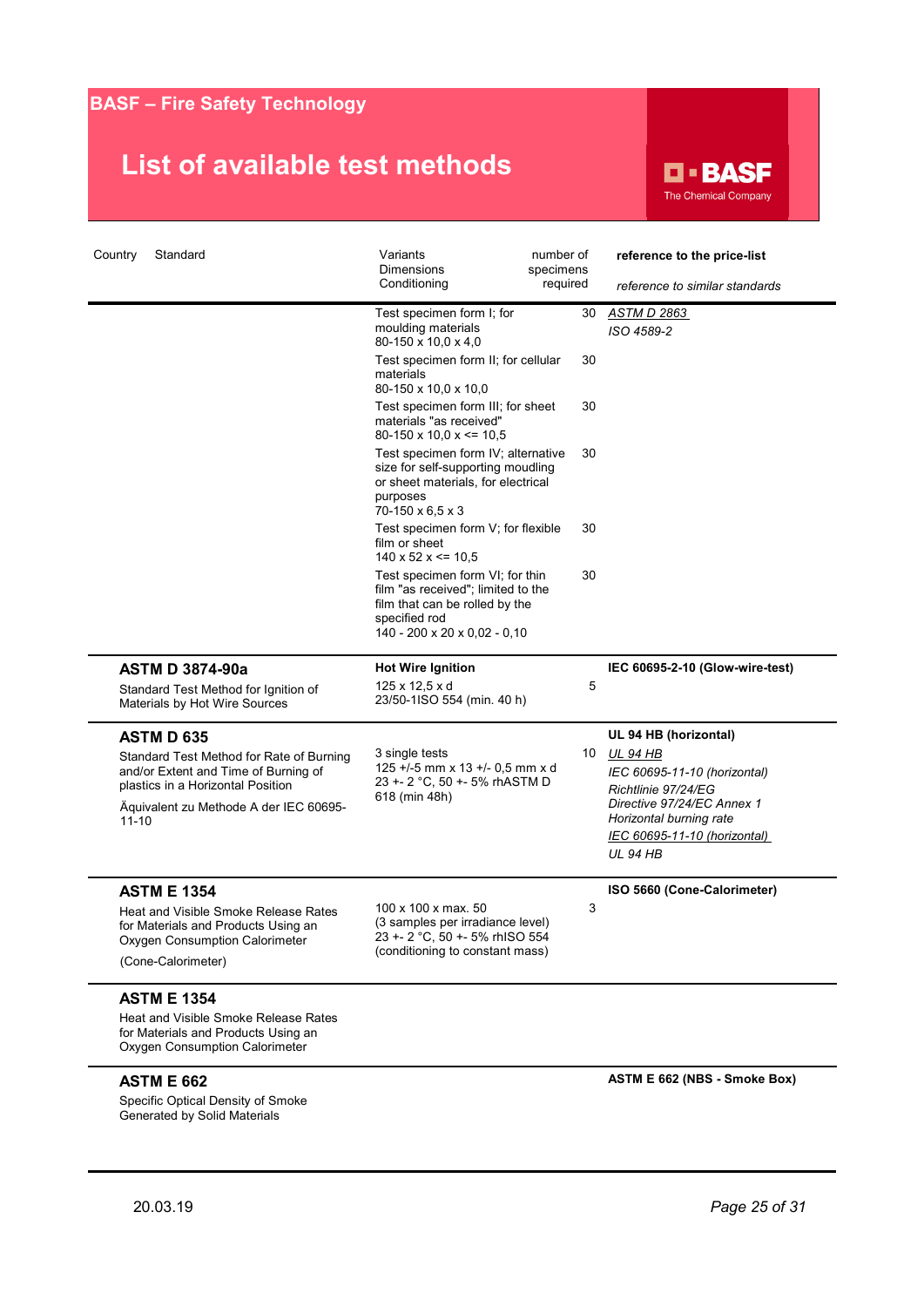# **List of available test methods**

**D-BASF** The Chemical Company

| Country<br>Standard                                                                                                                                                         | Variants<br>Dimensions<br>Conditioning                                                                                                                                                                                                                                                                                                                                                                                                                                                                                       | number of<br>specimens<br>required | reference to the price-list<br>reference to similar standards                                                                                                                           |
|-----------------------------------------------------------------------------------------------------------------------------------------------------------------------------|------------------------------------------------------------------------------------------------------------------------------------------------------------------------------------------------------------------------------------------------------------------------------------------------------------------------------------------------------------------------------------------------------------------------------------------------------------------------------------------------------------------------------|------------------------------------|-----------------------------------------------------------------------------------------------------------------------------------------------------------------------------------------|
|                                                                                                                                                                             | other materials<br>75 x 75 x max.25<br>(per standard: 76,2 x 76,2, +0, -<br>0,8 mm, x max. 25,4 mm)<br>3 tests for each mode<br>If the difference between the<br>highest and the lowest value is<br>more than 50%, further tests have<br>to be carried out.<br>23 +- 2 °C, 50 +- 5% rhISO 554<br>(conditioning to constant mass)<br>flexible foams<br>75 x 75 x 12,5<br>3 tests for each mode<br>If the difference between the<br>highest and the lowest value is<br>more than 50%, further tests have<br>to be carried out. |                                    | 12 ASTM E 662<br>BS 6853 Annex B.2 Area based test<br>method<br>ABD 0031 Chapter 7-3 and 7-4<br>NFPA 258 Smoke Generation of Solid<br><b>Materials</b><br>NF X 10-702<br><b>BS 6401</b> |
| <b>Boston-Chair-Test</b>                                                                                                                                                    |                                                                                                                                                                                                                                                                                                                                                                                                                                                                                                                              |                                    | DIN 5510-2 (paper-cushion-test), not<br>vandalised                                                                                                                                      |
|                                                                                                                                                                             | Base upholstery (foam): 450 x 450<br>x 100<br>Base upholstery (foam): 450 x 450<br>x 100                                                                                                                                                                                                                                                                                                                                                                                                                                     | 3                                  |                                                                                                                                                                                         |
| <b>California Technical Bulletin</b><br>No.117, 2000<br>Requirements, Test Procedure and<br>Apparatus for Testing the Flame<br>Retardance of Resilient Filling Materials    | <b>Section A: Cellular Materials</b><br>305 x 75 x 13<br>$2 \times (2 \times 5)$<br>Set A: min 25 h 23/50 Set B: 24 h<br>$/104^{\circ}$ C, + 6 h 23/50                                                                                                                                                                                                                                                                                                                                                                       | 10                                 | California-Test 117 Section A, Part I                                                                                                                                                   |
| Used in Upholstered Furniture (Edition<br>2000)                                                                                                                             | <b>Section D: Cigarette Resistance</b><br>Base upholstery (foam): 203 x 183<br>$x 51$ mm<br>Base upholstery (foam): 203 x 102<br>$x 51$ mm<br>Fabric: 150 x 150 mm                                                                                                                                                                                                                                                                                                                                                           | 10                                 | EN 1021-1 (smouldering cigarette)                                                                                                                                                       |
| <b>California Technical Bulletin</b><br>No.117, 2013, Section 3<br>Requirements, Test Procedure and<br>Apparatus for Testing the Smolder<br>Resistance of Materials Used in | <b>Requirements, Test Procedure and</b><br><b>Apparatus for Testing the Smolder</b><br>Resistance of Materials Used in<br><b>Upholstered Furniture - Resilient</b><br>filling material test                                                                                                                                                                                                                                                                                                                                  |                                    | <b>Smolder Resistance of Materials</b><br><b>Used in Upholstered Furniture</b>                                                                                                          |
| <b>Upholstered Furniture</b>                                                                                                                                                | 3 single tests, plus 3 additional<br>tests 1 specimen of the first set<br>fails the test<br>Foam: Back: 203 x 203 mm, seat<br>203 mm x 127 mm, thickness 51<br>mm<br>Fabric: Back: 203 x 381 mm,<br>Seat: 203 x 203 mm<br>Fabric (Standard Type I cover)<br>can be supplied by test lab<br>$23 \pm 3$ °C, < 55% r.H. (min. 24h)                                                                                                                                                                                              | 6                                  |                                                                                                                                                                                         |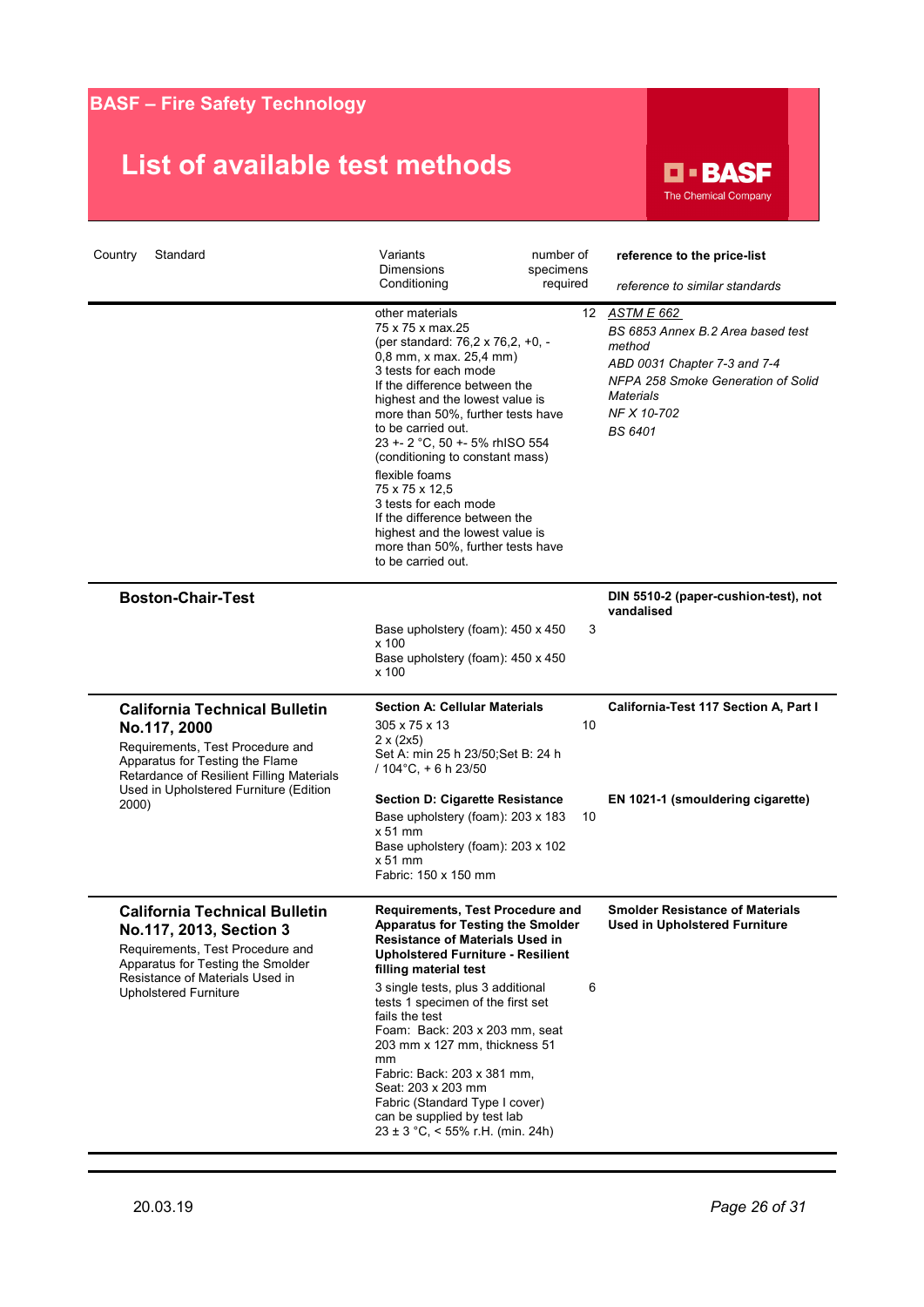

| Standard<br>Country                                                                                                     | Variants<br>number of<br><b>Dimensions</b><br>specimens<br>Conditioning<br>required                                                                                                                                                                                                                                                                                                                                                                                                              | reference to the price-list<br>reference to similar standards                                                                                                                                                                         |
|-------------------------------------------------------------------------------------------------------------------------|--------------------------------------------------------------------------------------------------------------------------------------------------------------------------------------------------------------------------------------------------------------------------------------------------------------------------------------------------------------------------------------------------------------------------------------------------------------------------------------------------|---------------------------------------------------------------------------------------------------------------------------------------------------------------------------------------------------------------------------------------|
| <b>FMVSS 302</b><br>US-Federal Motor Vehicle Safety Standard<br>No.302                                                  | acc. to SAE<br>$-1,54$ DIN 50014 (-1,54)                                                                                                                                                                                                                                                                                                                                                                                                                                                         | FMVSS 302 (burning rate)<br>IEC 60695-11-10 (horizontal)                                                                                                                                                                              |
|                                                                                                                         | 356 x 100 x max. 13<br>5<br>Non isotropic materials shall be<br>tested length- and crosswise (5<br>specimens each).<br>The thickness of the test<br>specimen shall represent the<br>thickness of the product to be<br>tested. The test specimen shall<br>have a constant cross section<br>over the full length.<br>21°C, 50% rHISO 554 (24 h)                                                                                                                                                    | FMVSS 302 acc. to TL 1010<br>Richtlinie 95/28/EG - Directive<br>95/28/EC Annex IV<br>horizontal burning rate<br>U.T.A.C St 18-502/1 2.1 Flame<br>propagation<br><b>JIS D 1201</b><br>ISO 3795<br><b>DIN 75200</b><br><b>BS AU 169</b> |
| <b>NFPA 258</b><br>Recommended Practice for Determining<br>Smoke Generation of Solid Material<br>(withdrawn 01.01.2006) | <b>Smoke Generation of Solid Materials</b><br>76 x 76 x max.25                                                                                                                                                                                                                                                                                                                                                                                                                                   | ASTM E 662 (NBS - Smoke Box)<br>8 ASTM E 662<br>BS 6853 Annex B.2 Area based test<br>method<br>ABD 0031 Chapter 7-3 and 7-4<br>NF X 10-702<br><b>BS 6401</b>                                                                          |
| <b>UL 94</b>                                                                                                            | $5-V$                                                                                                                                                                                                                                                                                                                                                                                                                                                                                            | UL 94 5-V (vertical, sheets and rods)                                                                                                                                                                                                 |
| Flammability of Plastic Materials for Parts<br>in Devices and Appliances                                                | Method A (Bars and plaques),<br>40.<br>incl. heat ageing                                                                                                                                                                                                                                                                                                                                                                                                                                         | UL 94 5-V<br><b>UL 94 5-VB</b>                                                                                                                                                                                                        |
|                                                                                                                         | 25 bars of 125+-5 x 13+-0,5 x d<br>15 plaques of 150+-5 x 150+-5 x d<br>a) (2x5) unconditioned, (2x5)<br>conditioned, + 5 spare<br>b) (2x3) unconditioned, (2x3)<br>conditioned, + 3 spare<br>23 +- 2 °C, 50 +- 5% rh, ISO 291<br>$(48h (+ 7 d @ 70°C))$<br>Method A (Bars and plaques), w/o<br>19<br>heat ageing<br>a) 12 bars of 125+-5 x 13+-0,5 x d<br>b) 7 plaques of 150+-5 x 150+-5 x<br>d<br>a) $(2x5) + 2$ spare<br>b) $(2x3) + 1$ spare<br>23 +- 2 °C, 50 +- 5% rhISO 291<br>(min.48h) | ISO 10351                                                                                                                                                                                                                             |
|                                                                                                                         | 5-VB<br>Method B (bars), incl. heat ageing<br>125 +/-5 mm x 13 +/- 0,5 mm x d<br>(2x5) unconditioned, (2x5)<br>conditioned, + 5 spare<br>23 +- 2 °C, 50 +- 5% rhISO 291<br>(min 48h)                                                                                                                                                                                                                                                                                                             | UL 94 5-V (vertical, sheets and rods)<br>25 UL 94 5-V<br>ISO 10351                                                                                                                                                                    |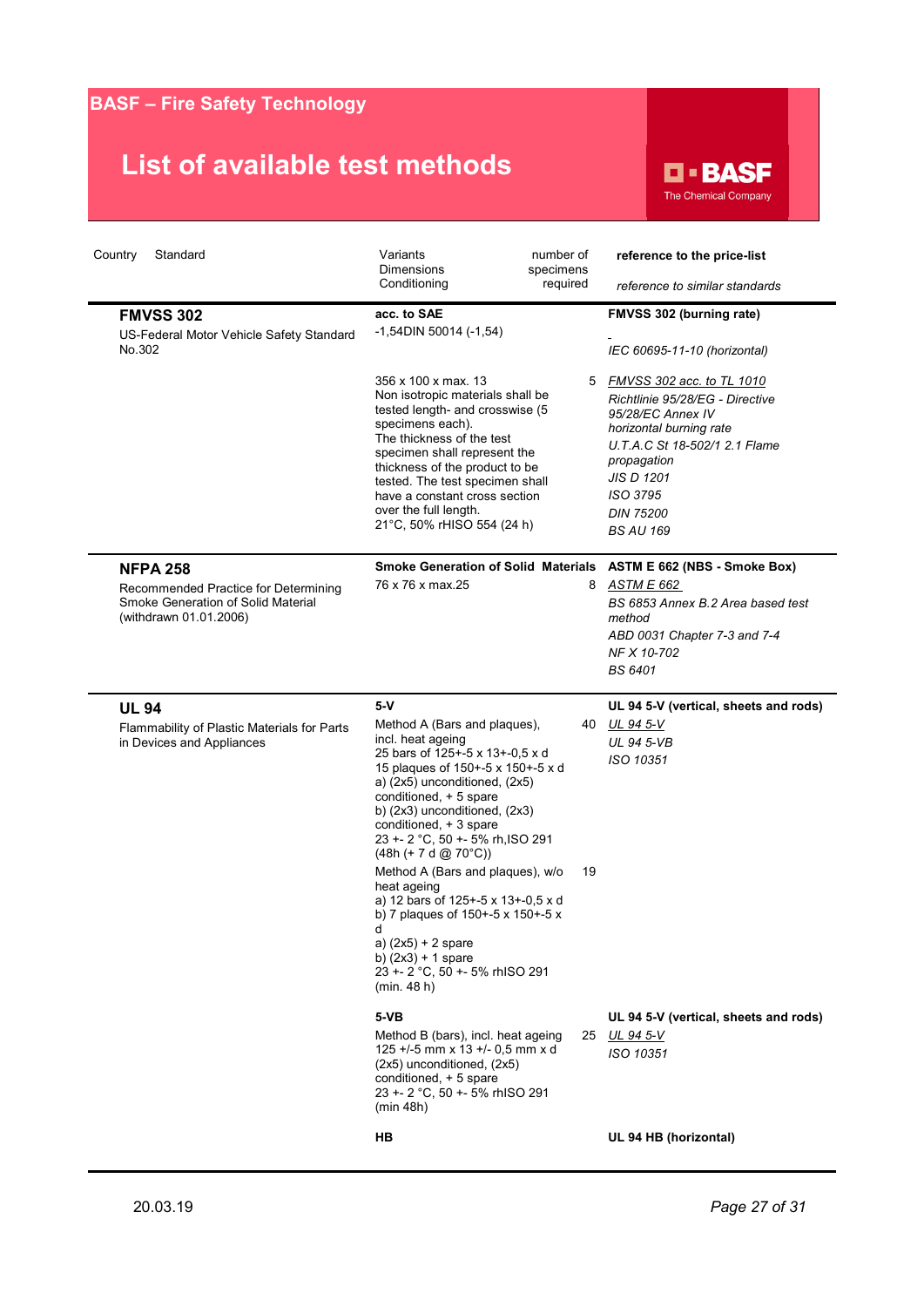

| Country | Standard | Variants<br><b>Dimensions</b><br>Conditioning                                                                                                                                                                                                                                                                                                                                                                                                                                                    | number of<br>specimens<br>required | reference to the price-list<br>reference to similar standards                                                                                                                                                         |
|---------|----------|--------------------------------------------------------------------------------------------------------------------------------------------------------------------------------------------------------------------------------------------------------------------------------------------------------------------------------------------------------------------------------------------------------------------------------------------------------------------------------------------------|------------------------------------|-----------------------------------------------------------------------------------------------------------------------------------------------------------------------------------------------------------------------|
|         |          | <b>UL 94 HB</b><br>125 +/-5 mm x 13 +/- 0,5 mm x<br>max. 13 mm<br>Smooth edges, radius on the<br>corners max. 1,3 mm<br>(2x3)<br>23 +- 2 °C, 50 +- 5% rhISO 554<br>(min 48h)                                                                                                                                                                                                                                                                                                                     | 6                                  | <u>UL 94 HB</u><br>ASTM D 635<br>IEC 60695-11-10 (horizontal)<br>Richtlinie 97/24/EG<br>Directive 97/24/EC Annex 1<br>Horizontal burning rate<br>IEC 60695-11-10 (horizontal)<br>ASTM D 635                           |
|         |          | HBF / -HF-1/-2 (foams)                                                                                                                                                                                                                                                                                                                                                                                                                                                                           |                                    | UL 94 HBF /HF-1 /-2 (horizontal,<br>Foam products)                                                                                                                                                                    |
|         |          | UL 94 HBF / -HF-1/-2 (foams)<br>150 x 50 x 6- max. 13<br>(2x5) unconditioned<br>(2x5) conditioned<br>23/50-1ISO 554 (48h (+ 70°C 7d))                                                                                                                                                                                                                                                                                                                                                            | 20                                 |                                                                                                                                                                                                                       |
|         |          | $V - 0/ -1/ -2$<br>Samples tested as received (no<br>drying oven)<br>125 +/-5 mm x 13 +/- 0,5 mm x<br>max. 13 mm<br>Smooth edges, radius on zhe<br>corners max. 1,3 mm<br>(2x5) unconditioned<br>23/50, ISO 554 (48h)<br>Standard: Test of 5 specimens<br>each after conditioning with and<br>without ageing $@$ 70 $°C$<br>125 +/-5 mm x 13 +/- 0,5 mm x<br>max. 13 mm<br>Deburred edges, radius max. 1,3<br>mm<br>(2x5) unconditioned<br>(2x5) conditioned<br>23/50-1ISO 554 (48h (+ 70°C 7d)) | 25                                 | UL 94 5-V (vertical, sheets and rods)<br>12 UL 94 V-0/-1/-2<br>DIN EN 60695-11-10<br>IEC 60695-11-10 (vertikal)<br>ISO 1210 Method B - Determination of<br>afterflame and/or afterglow times on<br>vertical specimens |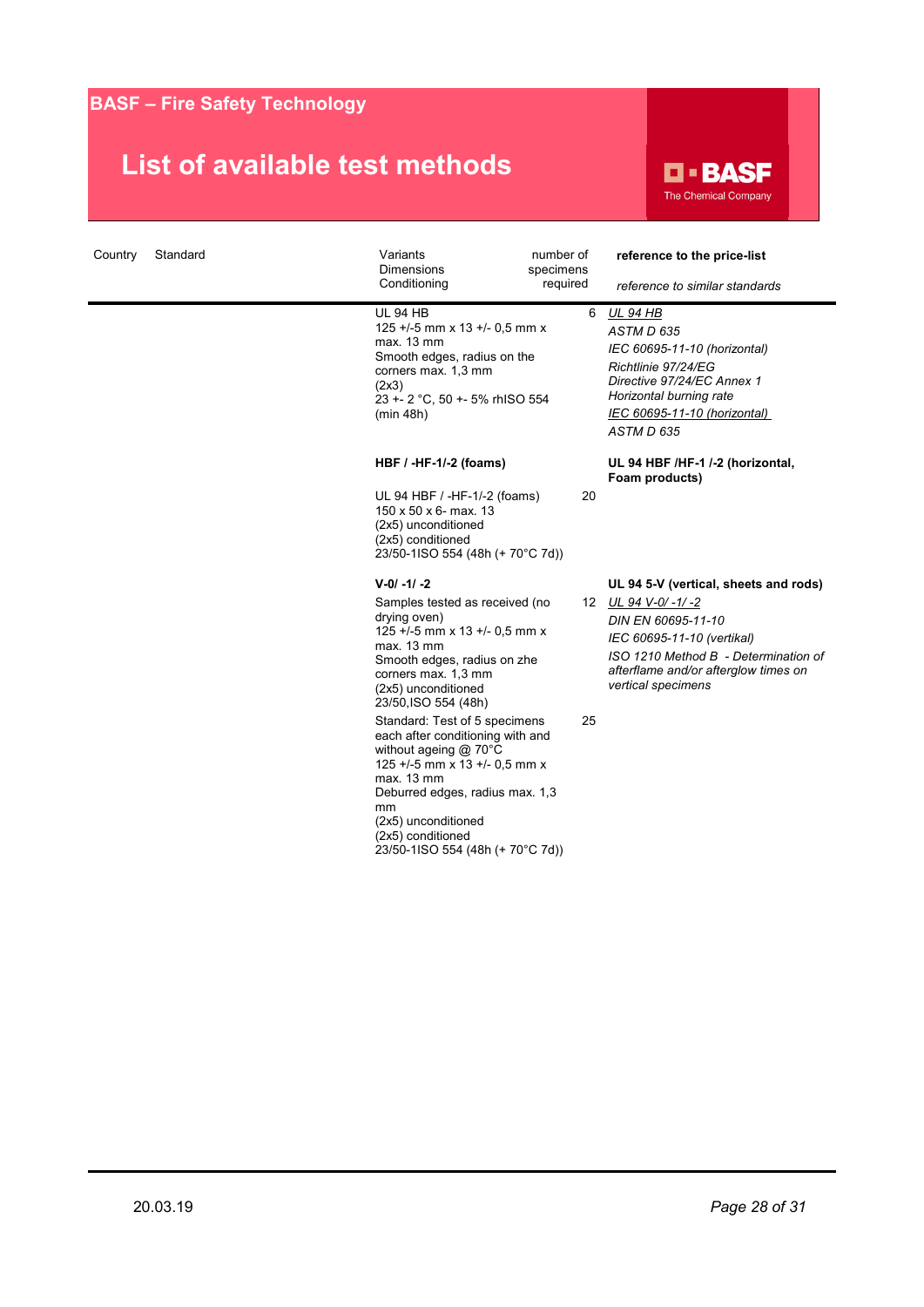# **List of available test methods Index of countries**

**D-BASF** The Chemical Company

|                                                     | Netherland    |
|-----------------------------------------------------|---------------|
| ABD 0031                                            | Europe        |
| AS 1530; Part 1                                     | Australia     |
| <b>AS/NZS 3837</b>                                  | Australia     |
| ASTM C 542                                          | <b>USA</b>    |
| <b>ASTM D 2843</b>                                  | <b>USA</b>    |
| <b>ASTM D 2859</b>                                  | USA           |
| <b>ASTM D 2863</b>                                  | USA           |
| ASTM D 3874-90a                                     | USA           |
| ASTM D 635                                          | USA           |
| <b>ASTM E 1354</b>                                  | USA           |
| <b>ASTM E 1354</b>                                  | USA           |
| ASTM E 603                                          | USA           |
| ASTM E 648                                          | USA           |
| <b>ASTM E 662</b>                                   | USA           |
| <b>BAM-Methode 10</b>                               |               |
| Boston-Chair-Test                                   | <b>USA</b>    |
| <b>BS 2782 Part 1</b>                               | <b>Britan</b> |
| BS 2782 Part 5. Method 508A                         |               |
| BS 415 Part 20.2                                    | <b>Britan</b> |
| BS 476 Part 4 bzw. Part 11                          | <b>Britan</b> |
| <b>BS 476 Part 6</b>                                | <b>Britan</b> |
| <b>BS 476 Part 7</b>                                | <b>Britan</b> |
| <b>BS 476 Part 13</b>                               | <b>Britan</b> |
| <b>BS 5438</b>                                      | <b>Britan</b> |
| BS 5852 Part 1-6                                    | <b>Britan</b> |
| <b>BS 6401</b>                                      | <b>Britan</b> |
| <b>BS 6853 Annex B.1</b>                            | <b>Britan</b> |
| <b>BS 6853 Annex B.2</b>                            | <b>Britan</b> |
| <b>BS AU 169</b>                                    | <b>Britan</b> |
| California Technical Bulletin No.117, 2000          | USA           |
| California Technical Bulletin No.117, 2013, Section | USA           |
| CEN/TS 45545-2                                      | Europe        |
| <b>DIN 22103</b>                                    | Germany       |
| DIN 4102                                            | Germany       |
| DIN 51900 Teil 3                                    | Germany       |
| DIN 51960                                           | Germany       |
| DIN 51961                                           | Germany       |
| DIN 53436                                           | Germany       |
| DIN 53438                                           | Germany       |
| <b>DIN 53459</b>                                    | Germany       |
| DIN 54332                                           | Germany       |
| DIN 54333                                           | Germany       |
| DIN 54341 (Papierkissentest)                        | Germany       |
| DIN 54836                                           | Germany       |
| DIN 54837                                           | Germany       |
| DIN 5510 Teil 2                                     | Germany       |
| DIN 75200                                           | Germany       |
| <b>DIN EN 12115</b>                                 | Germany       |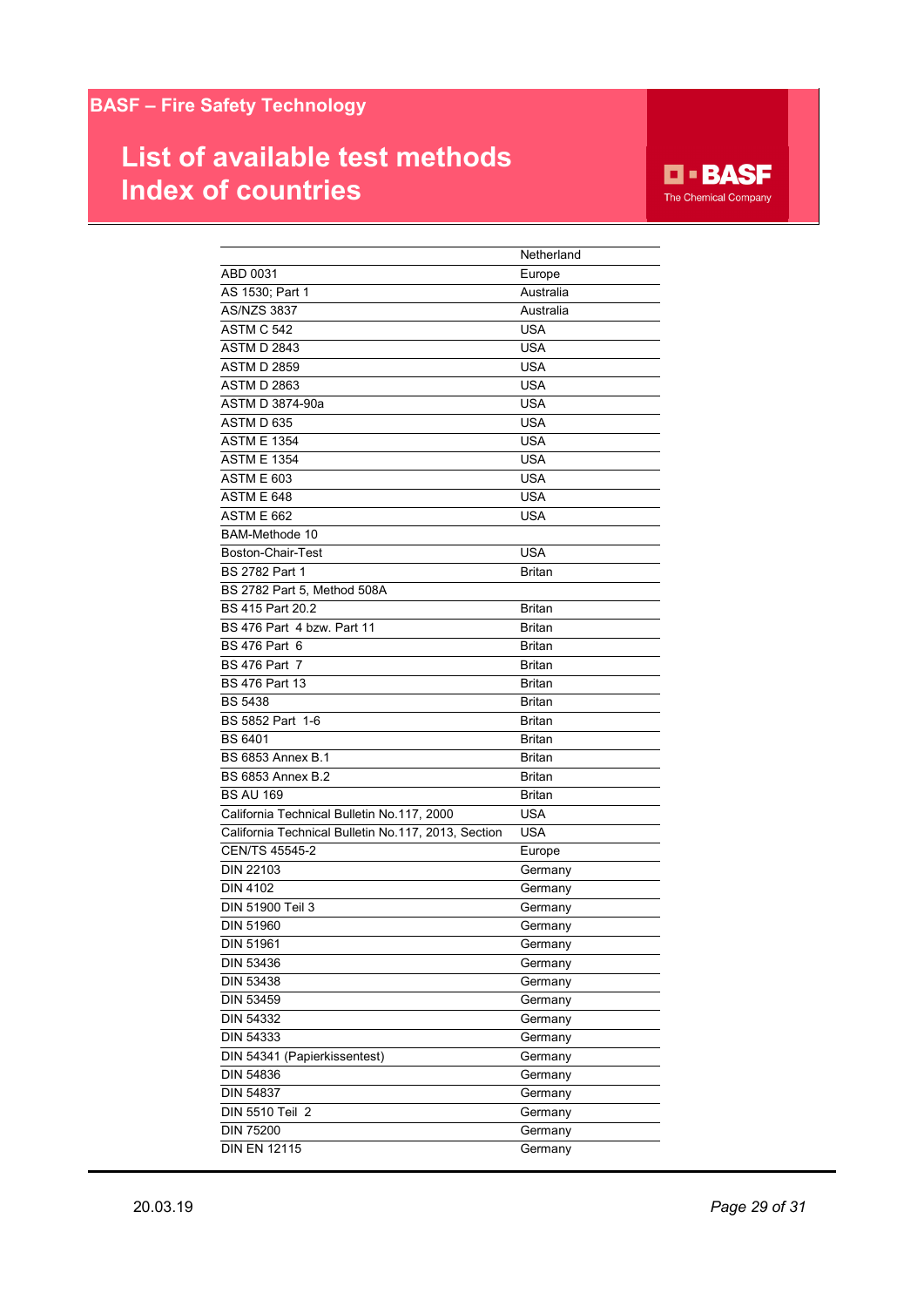| <b>DIN EN 16733</b>                     | Germany       |
|-----------------------------------------|---------------|
| DIN EN 45545-2                          | Europe        |
| DIN EN 50267-2-2                        | Germany       |
| <b>DIN EN 50305</b>                     | Germany       |
| DIN EN 60695-11-10                      |               |
| DIN EN 60754-2 (VDE 0482-754-2):2015-08 | Germany       |
| <b>DIN EN ISO 15025</b>                 | Germany       |
| DIN EN ISO 340                          | Germany       |
| <b>DS / INSTA 410</b>                   | Denmark       |
| <b>DS 1056</b>                          | Denmark       |
| DS 1058.2                               | Denmark       |
| <b>ECE-R 118</b>                        |               |
|                                         | Europe        |
| EN 1021                                 | Europe        |
| EN 13823                                | Europe        |
| EN 32952                                | Europe        |
| EN 50267-2-2                            | Europe        |
| EN 6050 A2.4                            | Europe        |
| EN 60695-2-11                           |               |
| <b>EN ISO 1182</b>                      | Europe        |
| EN ISO 11925-2                          | Europe        |
| EN ISO 9239-1                           | Europe        |
| FAR/JAR P.25.853                        | International |
| <b>FAR/JAR P.25.855</b>                 | International |
| <b>FMVSS 302</b>                        | <b>USA</b>    |
|                                         | China         |
| GB 3464-85                              |               |
| GB 8625-88                              | China         |
| GB 8626-88                              | China         |
| IEC 60065                               | International |
| IEC 60695                               | International |
|                                         |               |
| IEC 60695-11-10 (horizontal)            | International |
| IEC 60695-11-10 (vertikal)              | International |
| IEC 754-1/2                             | International |
| <b>IEC 950</b>                          | International |
| IMO (Res.A.472(XII))                    | International |
|                                         | International |
| IMO Res. A 688 (17)                     |               |
| ISO 10351                               | International |
| <b>ISO 1182</b>                         | International |
| ISO 1210                                | International |
| ISO 12952                               | International |
| ISO 1716                                | International |
| <b>ISO 3582</b>                         | International |
| <b>ISO 3795</b>                         | International |
| ISO 4589-2                              | International |
| <b>ISO 5657</b>                         | International |
| ISO 5658-2                              | International |
| ISO 5659-2                              | International |
| ISO 5660-1                              | International |
| ISO 5660-2                              |               |
| ISO 6940                                | International |
| ISO 6941                                | International |
|                                         |               |
| <b>ISO 9239</b>                         | International |
| <b>ISO 9772</b>                         | International |
| <b>JIS A 1321</b>                       | Japan         |
| <b>JIS D 1201</b>                       | Japan         |
| <b>JIS K 7201</b>                       | Japan         |
| <b>NBN S 21-203</b>                     | Belgium       |
| <b>NEN 1775</b><br><b>NEN 21210</b>     | Netherland    |